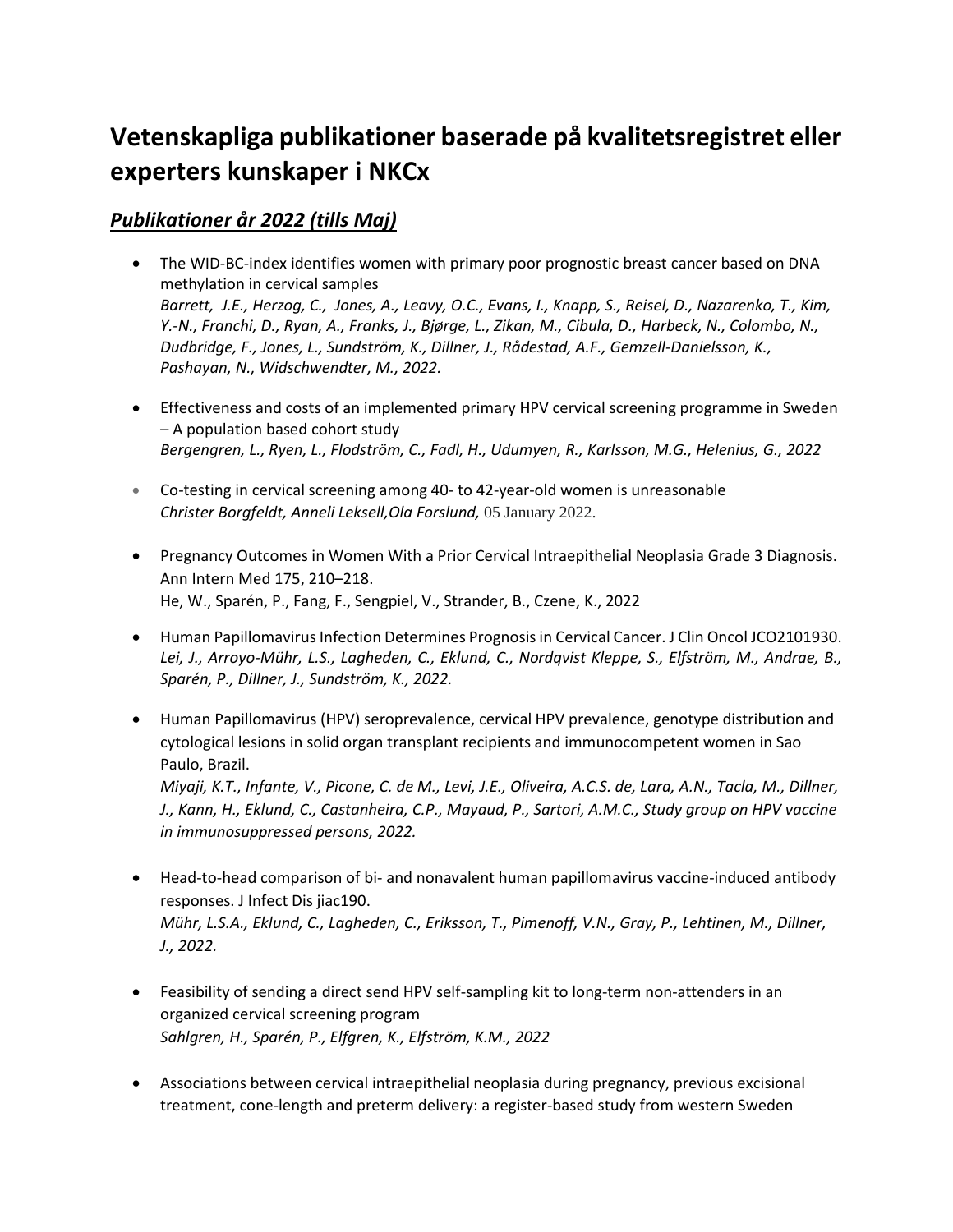*[Johanna Wiik,](https://bmcmedicine.biomedcentral.com/articles/10.1186/s12916-022-02276-6#auth-Johanna-Wiik) [Cecilia Kärrberg,](https://bmcmedicine.biomedcentral.com/articles/10.1186/s12916-022-02276-6#auth-Cecilia-K_rrberg) Staffan [Nilsson,](https://bmcmedicine.biomedcentral.com/articles/10.1186/s12916-022-02276-6#auth-Staffan-Nilsson) [Björn Strander,](https://bmcmedicine.biomedcentral.com/articles/10.1186/s12916-022-02276-6#auth-Bj_rn-Strander) Bo [Jacobsson](https://bmcmedicine.biomedcentral.com/articles/10.1186/s12916-022-02276-6#auth-Bo-Jacobsson) & [Verena Sengpiel](https://bmcmedicine.biomedcentral.com/articles/10.1186/s12916-022-02276-6#auth-Verena-Sengpiel) , [BMC Medicine](https://bmcmedicine.biomedcentral.com/) volume 20, Article number: 61 (2022)*

## *Publikationer år 2021:*

- [A dose-reduction HPV vaccine immunobridging trial of two HPV vaccines among adolescent girls](https://doi.org/10.1016/j.cct.2021.106266)  in Tanzania (the DoRIS trial) - [Study protocol for a randomised controlled trial. Contemp Clin Trials](https://doi.org/10.1016/j.cct.2021.106266)  [101, 106266.](https://doi.org/10.1016/j.cct.2021.106266) *Baisley, K.J., Whitworth, H.S., Changalucha, J., Pinto, L., Dillner J., Kapiga, S., de Sanjosé, S., Mayaud, P., Hayes, R.J., Lacey, C.J., Watson-Jones, D., 2021.*
- [Age, margin status, high-risk human papillomavirus and cytology independently predict recurrent](https://doi.org/10.3892/ol.2021.12945)  [high-grade cervical intraepithelial neoplasia up to 6 years after treatment. Oncol Lett 22, 684.](https://doi.org/10.3892/ol.2021.12945)  *Andersson, S., Megyessi, D., Belkić, K., Alder, S., Östensson, E., Mints, M., 2021*
- [Associations of treated and untreated human papillomavirus infection with preterm delivery and](https://doi.org/10.1371/journal.pmed.1003641)  [neonatal mortality: A Swedish population-based study. PLoS Med 18, e1003641.](https://doi.org/10.1371/journal.pmed.1003641) *Wiik, J., Nilsson, S., Kärrberg, C., Strander, B., Jacobsson, B., Sengpiel, V., 2021.*
- [Audit of laboratory sensitivity of human papillomavirus and cytology testing in a cervical](https://doi.org/10.1002/ijc.33769)  [screening program](https://doi.org/10.1002/ijc.33769) *[Maria Hortlund,](https://onlinelibrary.wiley.com/action/doSearch?ContribAuthorStored=Hortlund%2C+Maria) [Laila Sara Arroyo Mühr,](https://onlinelibrary.wiley.com/action/doSearch?ContribAuthorStored=M%C3%BChr%2C+Laila+Sara+Arroyo) [Camilla Lagheden,](https://onlinelibrary.wiley.com/action/doSearch?ContribAuthorStored=Lagheden%2C+Camilla) [Anders Hjerpe,](https://onlinelibrary.wiley.com/action/doSearch?ContribAuthorStored=Hjerpe%2C+Anders) [Joakim Dillner](https://onlinelibrary.wiley.com/action/doSearch?ContribAuthorStored=Dillner%2C+Joakim)*
- [Colposcopic assessment by Swedescore, evaluation of effectiveness in the Swedish screening](https://doi.org/10.1111/1471-0528.17054)  [programme: a cross-sectional study](https://doi.org/10.1111/1471-0528.17054) *[Emilia Alfonzo,](https://obgyn.onlinelibrary.wiley.com/action/doSearch?ContribAuthorRaw=Alfonzo%2C+Emilia)[Erik Holmberg,](https://obgyn.onlinelibrary.wiley.com/action/doSearch?ContribAuthorRaw=Holmberg%2C+Erik)[Ian Milsom](https://obgyn.onlinelibrary.wiley.com/action/doSearch?ContribAuthorRaw=Milsom%2C+Ian)[,Björn Strander,](https://obgyn.onlinelibrary.wiley.com/action/doSearch?ContribAuthorRaw=Strander%2C+Bj%C3%B6rn) 11 December 2021*
- [Cervical screening in high-income countries: the need for quality assurance, adjunct biomarkers](https://doi.org/10.1016/j.ypmed.2020.106382)  [and rational adaptation to HPV vaccination. Prev Med 144, 106382.](https://doi.org/10.1016/j.ypmed.2020.106382) *Sundström K., Herweijer E., Wang J., 2021.*
- Comparison of cytology [and human papillomavirus-based primary testing in cervical screening](https://doi.org/10.1177/0969141321992404)  [programs in the Nordic countries. J Med Screen 969141321992404](https://doi.org/10.1177/0969141321992404) *Partanen V.-M., Dillner J., Tropé A., Ágústsson Á.I., Pankakoski M., Heinävaara S., Sarkeala T., Wang J., Skare G.B., Anttila A., Lönnberg S., 2021.*
- [Determinants of Human Papillomavirus Vaccine Uptake by Adult Women Attending Cervical](https://doi.org/10.1016/j.amepre.2020.08.032)  [Cancer Screening in 9 European Countries. Am J Prev Med 60, 478](https://doi.org/10.1016/j.amepre.2020.08.032)–487. *Robles C., Bruni L., Acera A, Riera J.C., Prats L, Poljak M, Mlakar J, Oštrbenk Valenčak A, Eriksson T., Lehtinen M., Louvanto K., Hortlund M., Dillner J., Faber M.T., Munk C, Kjaer S.K., Petry K.U., Denecke A., Xu L., Arbyn M., Cadman L., Cuzick, J., Dalstein V., Clavel C., de Sanjosé S., Bosch F.X., 2021.*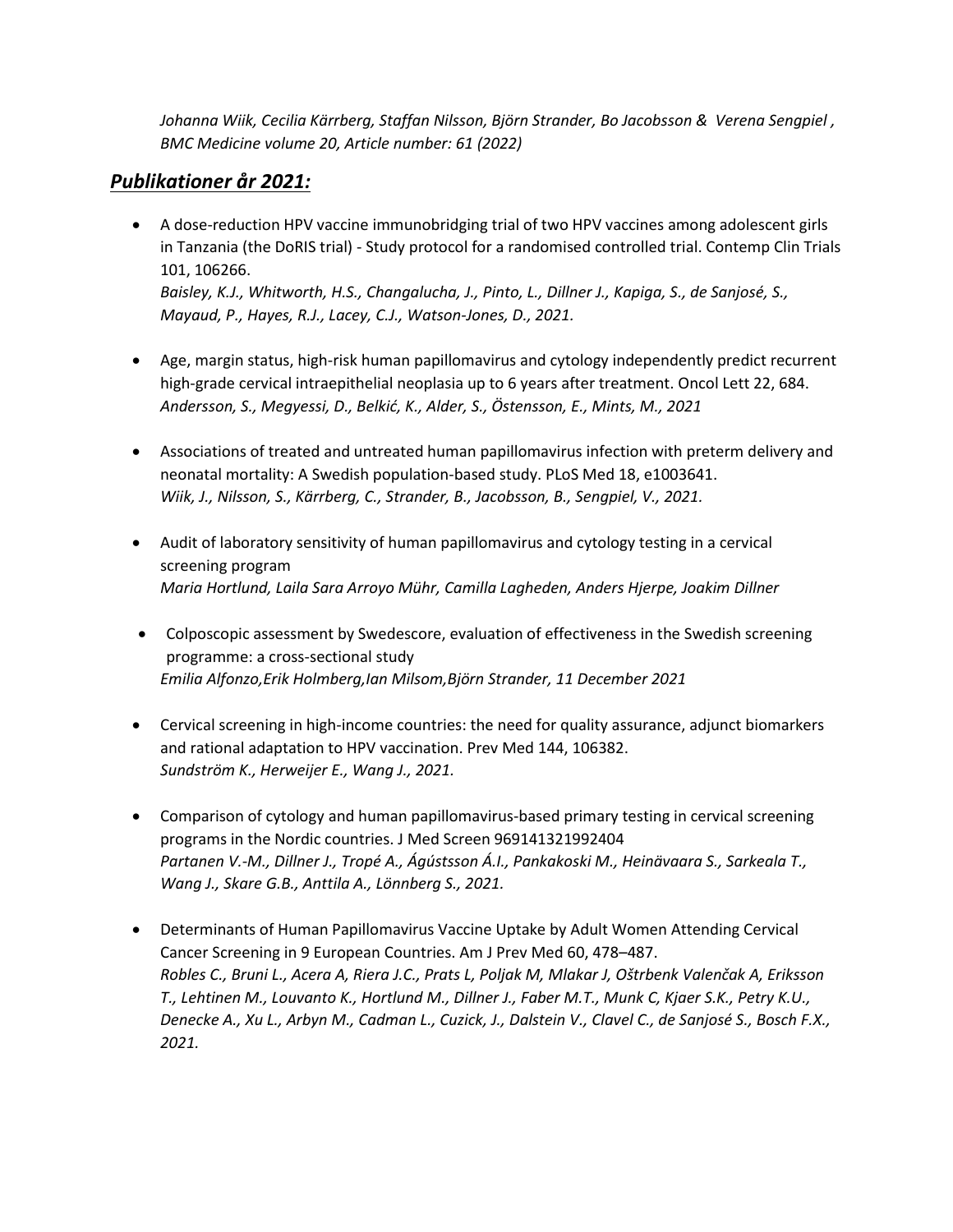- [Differing Age-Specific Cervical Cancer Incidence Between Different Types of Human](https://doi.org/10.1093/aje/kwaa121)  [Papillomavirus: Implications for Predicting the Impact of Elimination Programs Am J Epidemiol](https://doi.org/10.1093/aje/kwaa121)  [2021 04;190\(4\):506-514.](https://doi.org/10.1093/aje/kwaa121) *Vänskä S, Luostarinen T, Lagheden C, Eklund C, Kleppe S, Andrae B, Sparén P, Sundström K, Lehtinen M, Dillner J*
- [Distribution of HPV Genotypes Differs Depending on Behavioural Factors among Young Women.](https://doi.org/10.3390/microorganisms9040750)  [Microorganisms 9.](https://doi.org/10.3390/microorganisms9040750)  *Bergqvist L, Kalliala I, Aro K, Auvinen E, Jakobsson M, Kiviharju M, Virtanen S, Dillner J., Nieminen P, Louvanto ., 2021.*
- [Equal prevalence of severe cervical dysplasia by HPV self-sampling and by midwife-collected](https://doi.org/10.1097/CEJ.0000000000000693)  [samples for primary HPV screening: a randomised controlled trial. Eur J Cancer Prev 30, 334](https://doi.org/10.1097/CEJ.0000000000000693)–340. *Hellsten C., Ernstson A., Bodelsson, G., Forslund, O., Borgfeld C., 2021.*
- [Exposure definition in case-control studies of cervical cancer screening: a systematic literature](https://doi.org/10.1158/1055-9965.EPI-21-0376)  [review. Cancer Epidemiol Biomarkers Prev cebp.0376.2021.](https://doi.org/10.1158/1055-9965.EPI-21-0376) *Castanon, A., Kamineni, A., Elfstrøm, K.M., Lim, A.W., Sasieni, P., 2021*
- [International Cancer Screening Network ICSN, 2021. Interruption of cancer screening services due](https://doi.org/10.1016/j.pmedr.2021.101399)  [to COVID-19 pandemic: lessons from previous disasters. Prev Med Rep 101399.](https://doi.org/10.1016/j.pmedr.2021.101399) *Puricelli Perin D.M., Christensen T., Burón A., Haas J.S., Kamineni A., Pashayan N., Rabeneck L., Smith R., [Miriam Elfström,](https://www.sciencedirect.com/science/article/pii/S2211335521000899?via%3Dihub#!) [Mireille J.M. Broeders,](https://www.sciencedirect.com/science/article/pii/S2211335521000899?via%3Dihub#!) [for the International Cancer Screening Network](https://www.sciencedirect.com/science/article/pii/S2211335521000899?via%3Dihub#!)  [ICSN](https://www.sciencedirect.com/science/article/pii/S2211335521000899?via%3Dihub#!)*
- [HPV73 in cervical cancer and distribution of HPV73 variants in cervical dysplasia. Int J Cancer.](https://doi.org/10.1002/ijc.33590) Borgfeldt C., Söderlund-Strand A., Flygh L.D., Forslund O., 2021.
- [Human Papillomavirus Detection by Whole-Genome Next-Generation Sequencing: Importance of](https://doi.org/10.3390/v13071323)  [Validation and Quality Assurance Procedures. Viruses 13, 1323.](https://doi.org/10.3390/v13071323)  *Arroyo Mühr LS, Guerendiain D, Cuschieri C, Sundström K, 2021.*
- [Human Papillomavirus Load and Genotype Analysis Improves the Prediction of Invasive Cervical](https://doi.org/10.1002/ijc.33519)  [Cancer. Int J Cancer.](https://doi.org/10.1002/ijc.33519) *Hortlund M., van Mol, T., Van de Pol F., Bogers J.-P., Dillner J., 2021.*
- [Human papillomavirus seroprevalence in pregnant women following gender-neutral and girls](https://doi.org/10.1371/journal.pmed.1003588)[only vaccination programs in Finland: A cross-sectional cohort analysis following a cluster](https://doi.org/10.1371/journal.pmed.1003588)  [randomized trial. PLOS Med 18, e1003588.](https://doi.org/10.1371/journal.pmed.1003588) *Gray P., Kann H., Pimenoff V.N., Eriksson T., Luostarinen T., Vänskä S., Surcel H., Faust H., Dillner J., Lehtinen M., 2021.*
- [Human papillomavirus vaccine efficacy against invasive, HPV-positive cancers: population-based](https://doi.org/10.1136/bmjopen-2021-050669)  [follow-up of a cluster-randomised trial.](https://doi.org/10.1136/bmjopen-2021-050669) BMJ Open 11, e050669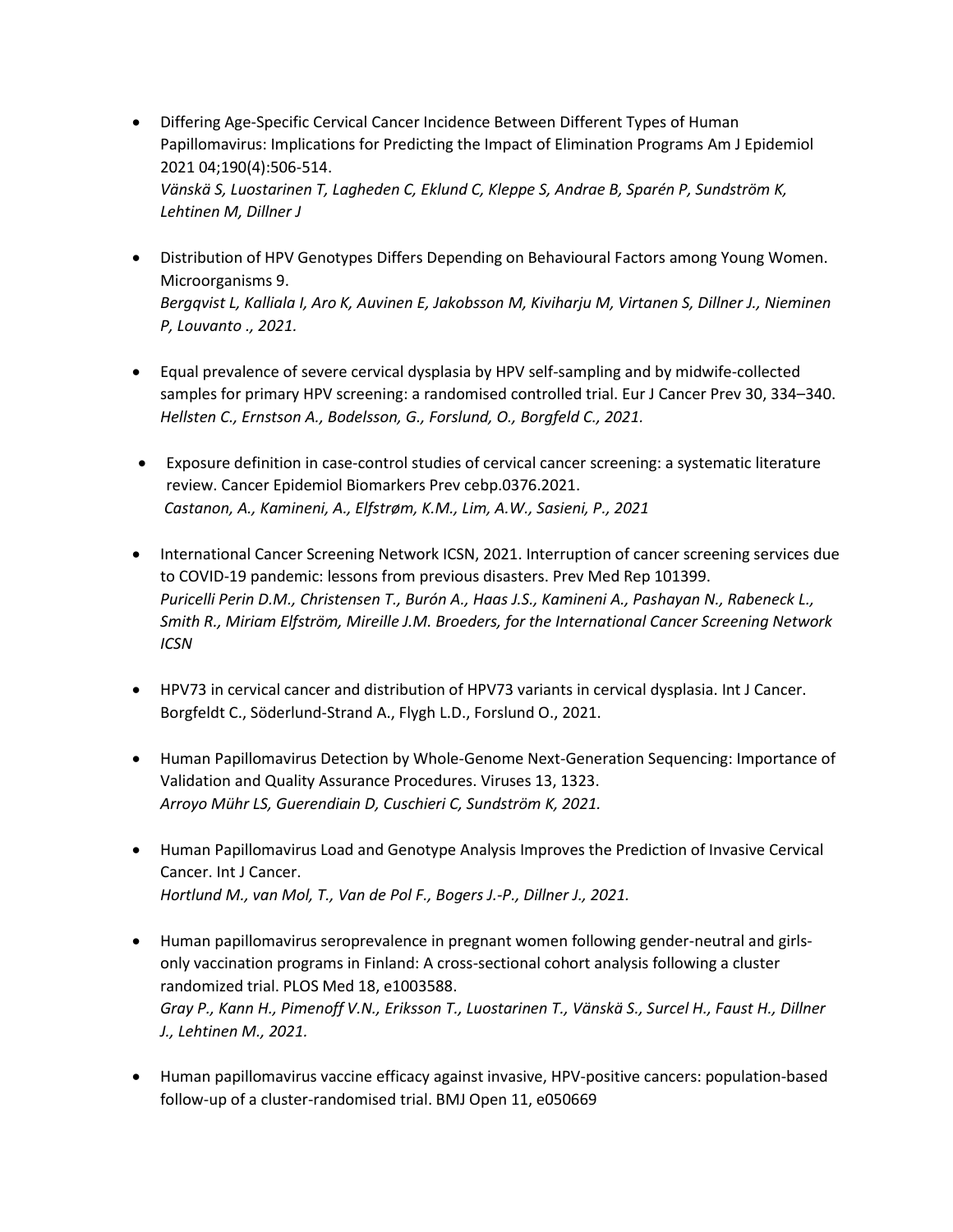*Matti Lehtinen, Camilla Lagheden, Tapio Luostarinen, Tiina Eriksson, Dan Apter, Anne Bly, Penelope Gray, Katja Harjula, Kaisa Heikkilä, Mari Hokkanen, Heidi Karttunen, Marjo Kuortt[i,](https://bmjopen.bmj.com/content/11/12/e050669#aff-6) Pekka Nieminen, Mervi Nummela, J Paavonen, Johanna Palmroth, Tiina Petäjä, Eero Pukkala, Anna Soderlund-Strand, Ulla Veivo, Joakim Dillner*

- [Nationwide Rereview of Normal Cervical Cytologies before High-Grade Cervical Lesions or before](https://doi.org/10.1159/000515912)  [invasive Cervical Cancer.](https://doi.org/10.1159/000515912) Acta Cytologica 2021;65:377–384 *Edvardsson H., Wang J., Andrae B., Sparén P., Strander B., Dillner J., 2021 (online ahead of print).*
- [Non-vaccine HPV genotype common in women with HIV failing cervical precancer treatment.](https://journals.lww.com/aidsonline/Abstract/9000/Non_vaccine_HPV_genotype_common_in_women_with_HIV.96343.aspx) AIDS, 2021. *Carlander C., Lagheden C., Eklund C., Kleppe S., Dzabic M., Wagner P., Sparén P., Dillner J.*
- Organized primary human papillomavirus–[based cervical screening: A randomized healthcare](https://doi.org/10.1371/journal.pmed.1003748)  [policy trial.](https://doi.org/10.1371/journal.pmed.1003748)  *Elfström M., Eklund C., Lamin H., Öhman D., Hortlund M., Elfgren K., Sundström K., Dillner J. Published: August 23, 2021.*
- [Promotion of Cervical Screening among Long-term Non-attendees by Human Papillomavirus Self](https://doi.org/10.15430/JCP.2021.26.1.25)[sampling. J Cancer Prev 26, 25](https://doi.org/10.15430/JCP.2021.26.1.25)–31. *Ernstson A., Forslund O., Borgfeld C., 2021*.
- [Prospects for accelerated elimination of cervical cancer](https://doi.org/10.1016/j.ypmed.2021.106827) *Dillner, J., Elfström, K.M., Baussano, I., 2021*
- [Real-world impact and effectiveness assessment of the quadrivalent HPV vaccine: a systematic](https://doi.org/10.1080/14760584.2022.2008243)  [review of study designs and data sources](https://doi.org/10.1080/14760584.2022.2008243) *Wang, W., Kothari, S., Baay, M., Garland, S.M., Giuliano, A.R., Nygård, M., Velicer, C., Tota, J., Sinha, A., Skufca, J., Verstraeten, T., Sundström, K., 2021.*
- [Self-sampling for high-risk human papillomavirus as a follow-up alternative after treatment of](https://doi.org/10.3892/ol.2021.12501)  [high-grade cervical intraepithelial neoplasia. Oncol Lett 21, 240.](https://doi.org/10.3892/ol.2021.12501)

*Östensson, E., Belkić, K., Ramqvist, T., Mints, M., Andersson, S., 2021.*

- The value of adding a single co-test in HPV primary screening *Jans, L., Zetterström, K., Bergengren, L., Helenius, G., 2021*
- [The 2019 HPV Labnet international proficiency study: Need of global Human Papillomavirus](https://doi.org/10.1016/j.jcv.2021.104902)  [Proficiency Testing. J Clin Virol 141, 104902.](https://doi.org/10.1016/j.jcv.2021.104902) *Eklund C., Mühr L.S.A., Lagheden C., Forslund O., Dahlin Robertsson K.D., Dillner J., 2021.*
- [Validation of the cobas 6800 human papillomavirus test in primary cervical screening](https://doi.org/10.1371/journal.pone.0247291) *Sundström K., Lamin H., Dillner J., 2021.*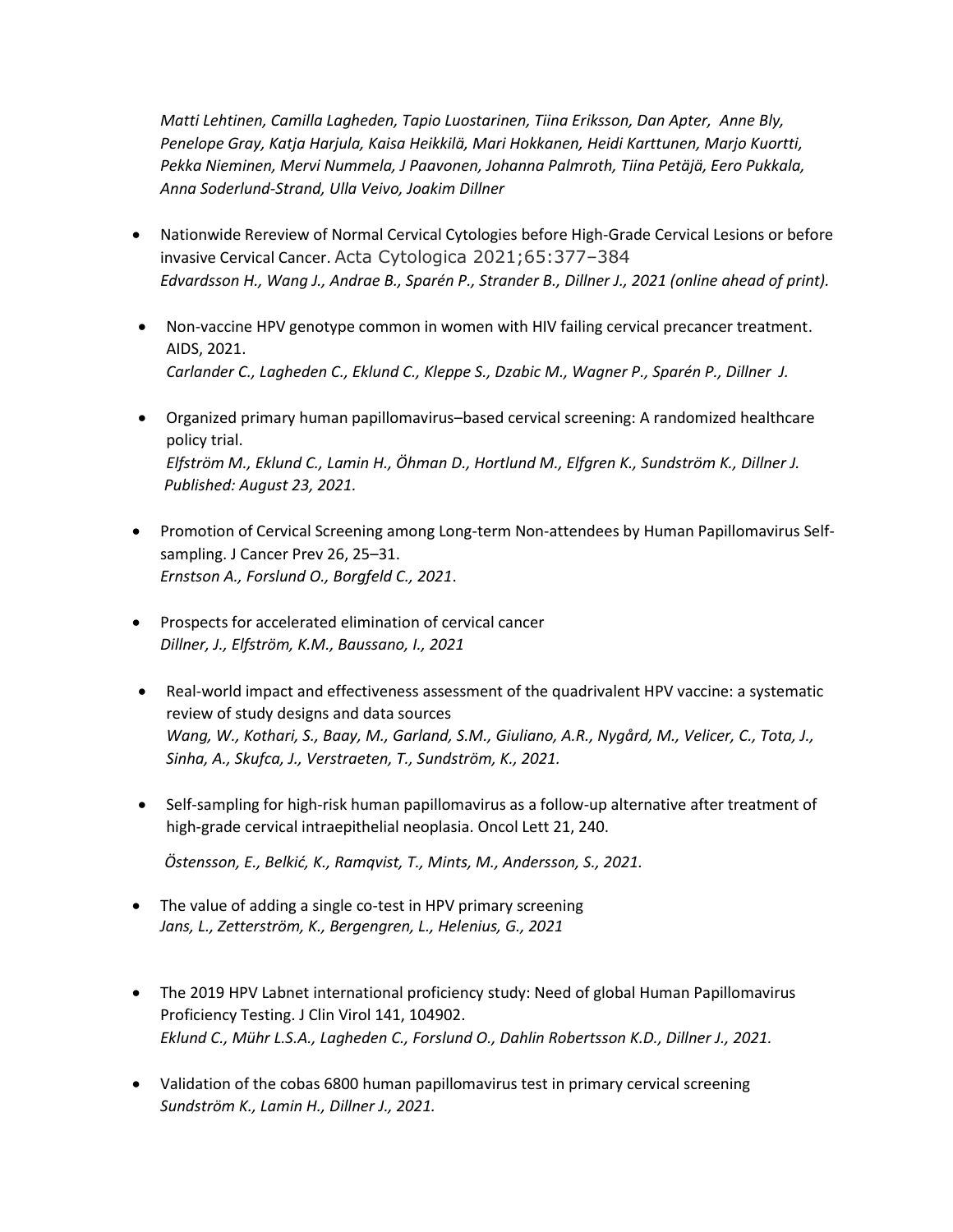2020 [List of human papillomavirus assays Suitable for primary cervical cancer screening. Clin](https://doi.org/10.1016/j.cmi.2021.04.031)  [Microbiol Infect.](https://doi.org/10.1016/j.cmi.2021.04.031)  *Arbyn M, Simon M, Peeters E, Meijer C.J.L.M., Berkhof J, Cuschieri K, Bonde J, Oštrbenk Valenčak, A, Zhao F-H, Rezhake R, Gultekin M, Dillner J., de Sanjosé S, Canfell K, Hillemanns P, Almonte M, Xu L, Wentzensen N, Poljak M, 2021. 2020*

#### *Publikationer år 2020:*

- [Advances in cervical cancer prevention: Efficacy, effectiveness, elimination?](https://doi.org/10.1371/journal.pmed.1003035)  *Sundström, K., Elfström, K.M., January 28, 2020. PLoS Med 17, e1003035.*
- [Baseline findings and safety of infrequent vs. frequent screening of human papillomavirus](https://doi.org/10.1002/ijc.32802)  [vaccinated women. Int. J. Cancer 147, 440](https://doi.org/10.1002/ijc.32802)–447. *Louvanto K, Eriksson, T., Gray P., Apter, D., Baussano, I., Bly, A., Harjula, K., Heikkilä, K., Hokkanen, M., Huhtinen, L., Ikonen, M., Karttunen, H., Nummela, M., Söderlund-Strand, A., Veivo, U., Dillner J., Elfstöm, M., Nieminen, P., Lehtinen M, 2020b.*
- [Colposcopic and histopathologic evaluation of women with HPV persistence exiting an organized](https://doi.org/10.1016/j.ajog.2019.09.039)  [screening program. American Journal of Obstetrics and Gynecology 222, 253.e1-253.e8.](https://doi.org/10.1016/j.ajog.2019.09.039) *Sahlgren, H., Elfström, K.M., Lamin, H., Carlsten-Thor, A., Eklund C, Dillner J., Elfgren, K., 2020.*
- [Deep sequencing detects human papillomavirus \(HPV\) in cervical cancers negative for HPV by](https://pubmed.ncbi.nlm.nih.gov/33020595)  [PCR.](https://pubmed.ncbi.nlm.nih.gov/33020595) Arroyo Mühr LS, Lagheden C, Lei J, Eklund C, Nordqvist Kleppe S, Sparén P, Sundström K, Dillner J Br J Cancer 2020 12;123(12):1790-1795
- [Final analysis of a 14-year long-term follow-up study of the effectiveness and immunogenicity of](https://doi.org/10.1016/j.eclinm.2020.100401)  [the quadrivalent human papillomavirus vaccine in women from four nordic countries.](https://doi.org/10.1016/j.eclinm.2020.100401)  [EClinicalMedicine 23, 100401.](https://doi.org/10.1016/j.eclinm.2020.100401) *Kjaer S.K., Nygård, M., Sundström, K., Dillner J., Tryggvadottir, L., Munk C, Berger, S., Enerly, E., Hortlund M, Ágústsson, Á.I., Bjelkenkrantz, K., Fridrich, K., Guðmundsdóttir, I., Sørbye, S.W., Bautista, O., Group, T., Luxembourg, A., Marshall, J.B., Radley, D., Yang, Y.S., Badshah, C., Saah, A., 2020*.
- [HPV Vaccination and the Risk of Invasive Cervical Cancer. N Engl J Med 383, 1340](https://doi.org/10.1056/NEJMoa1917338)–1348. *Lei, J., Ploner, A., Elfström, K.M., Wang, J., Roth, A., Fang, F., Sundström, K., Dillner J., Sparén P., 2020.*
- [Human papillomavirus genotype-specific risks for cervical intraepithelial lesions. Hum Vaccin](https://doi.org/10.1080/21645515.2020.1814097)  [Immunother 1](https://doi.org/10.1080/21645515.2020.1814097)–10. *Nygård, M., Hansen, B.T., Kjaer S.K., Hortlund M, Tryggvadóttir, L., Munk C, Lagheden, C., Sigurdardottir, L.G., Campbell, S., Liaw, K.-L., Dillner J., 2020.*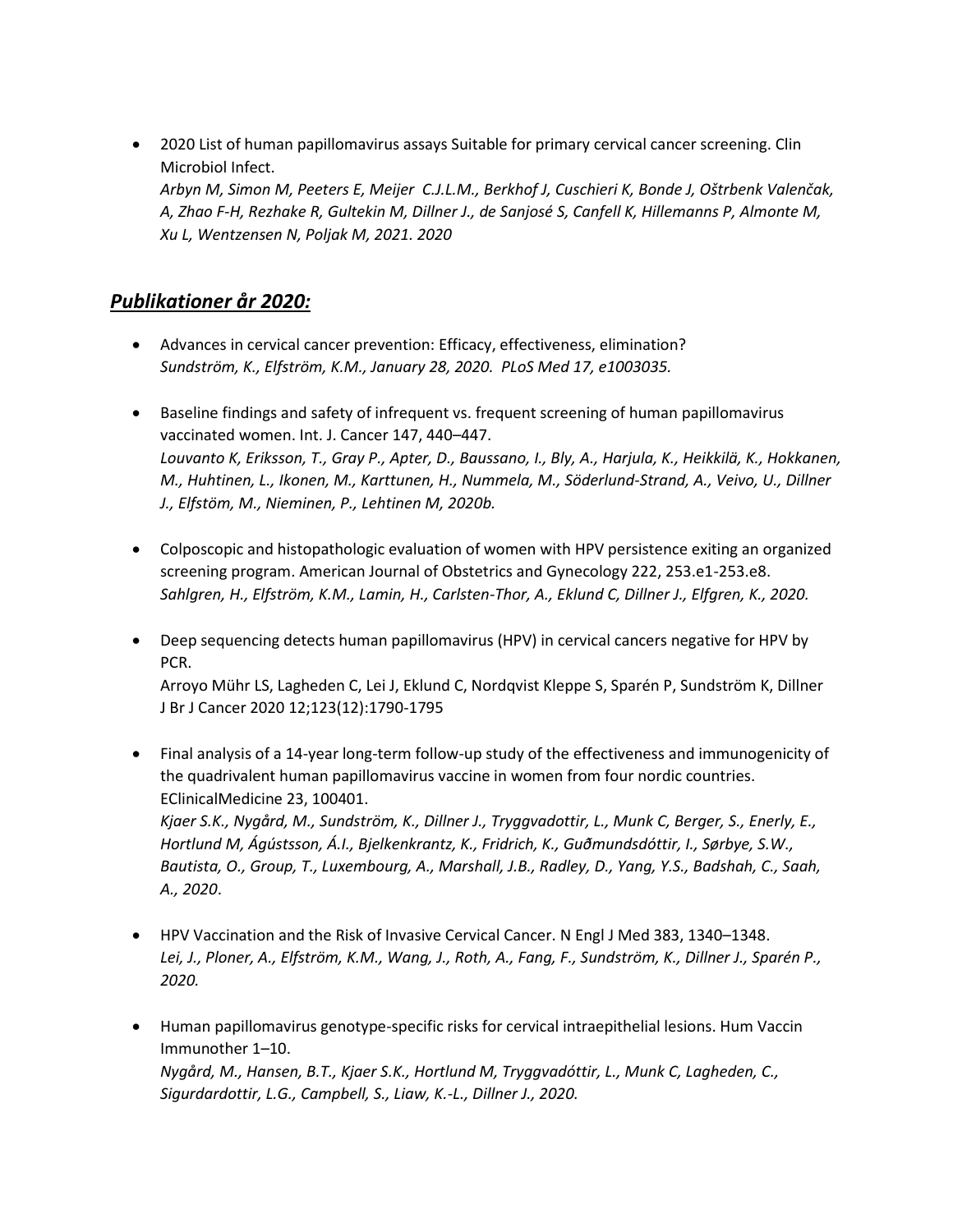- [Human papillomavirus types in cervical dysplasia among young HPV-vaccinated women:](https://doi.org/10.1002/ijc.32848)  Population-based nested case–[control study. International Journal of Cancer 2020.](https://doi.org/10.1002/ijc.32848) *Kann H., Hortlund M, Eklund C, Dillner J., Faust, H., 2020*
- [Impact of HPV vaccination on cervical screening performance: a population-based cohort study.](https://doi.org/10.1038/s41416-020-0850-6)  [Br J Cancer 1](https://doi.org/10.1038/s41416-020-0850-6)–6. *Lei, J., Ploner, A., Lehtinen M, Sparén P., Dillner J., Elfström, K.M., 2020.*
- [Incomplete excision of cervical intraepithelial neoplasia as a predictor of the risk of recurrent](https://doi.org/10.1016/j.ajog.2019.08.042)  disease—[a 16-year follow-up study. American Journal of Obstetrics and Gynecology 222, 172.e1-](https://doi.org/10.1016/j.ajog.2019.08.042) [172.e12.](https://doi.org/10.1016/j.ajog.2019.08.042) *Alder, S., Megyessi, D., Sundström, K., Östensson, E., Mints, M., Belkić, K., Arbyn M., Andersson, S., 2020.*
- [Increase of cervical cancer incidence in Sweden in relation to screening history: population cohort](https://doi.org/10.1080/0284186X.2020.1764095)  [study. Acta Oncologica 59, 988](https://doi.org/10.1080/0284186X.2020.1764095)–993. *Wang, J., Andrae, B., Strander, B., Sparén P., Dillner J., 2020.*
- [Key issues that need to be considered while revising the current annex of the European Council](https://doi.org/10.1002/ijc.32885)  [Recommendation \(2003\) on cancer screening. Int. J. Cancer 147, 9](https://doi.org/10.1002/ijc.32885)–13. *Ponti, A., Basu, P., Ritchie, D., Anttila, A., Carvalho, A.L., Senore, C., Mallafré-Larrosa, M., Piccinelli, C., Ronco, G., Soerjomataram, I., Primic-Žakelj, M., Dillner J., Elfström, M.K., Lönnberg, S., Vale, D.B., Tomatis, M., Armaroli, P., Giordano, L., Sankaranarayanan, R., Segnan, N., 2020.*
- Long-term follow-up of human papillomavirus type replacement among young pregnant Finnish [females before and after a community‐randomised HPV vaccination trial with moderate coverage](https://doi.org/10.1002/ijc.33169) *[Gray](https://onlinelibrary.wiley.com/action/doSearch?ContribAuthorStored=Gray%2C+Penelope) P.[, Kann](https://onlinelibrary.wiley.com/action/doSearch?ContribAuthorStored=Kann%2C+Hanna) H.[, Pimenoff](https://onlinelibrary.wiley.com/action/doSearch?ContribAuthorStored=Pimenoff%2C+Ville+N) V., [Adhikari](https://onlinelibrary.wiley.com/action/doSearch?ContribAuthorStored=Adhikari%2C+Indira) I., [Eriksson](https://onlinelibrary.wiley.com/action/doSearch?ContribAuthorStored=Eriksson%2C+Tiina) T.[, Surcel](https://onlinelibrary.wiley.com/action/doSearch?ContribAuthorStored=Surcel%2C+Helj%C3%A4-Marja) H., [Vänskä](https://onlinelibrary.wiley.com/action/doSearch?ContribAuthorStored=V%C3%A4nsk%C3%A4%2C+Simopekka) S., Dillner J., [Faust](https://onlinelibrary.wiley.com/action/doSearch?ContribAuthorStored=Faust%2C+Helena) H.[,](https://onlinelibrary.wiley.com/action/doSearch?ContribAuthorStored=Lehtinen%2C+Matti) [Lehtinen](https://onlinelibrary.wiley.com/action/doSearch?ContribAuthorStored=Lehtinen%2C+Matti) M., First published: 23 June 2020*
- [Long-term effectiveness of the nine-valent human papillomavirus vaccine in Scandinavian](https://doi.org/10.1080/21645515.2020.1839292)  [women: interim analysis after 8 years of follow-up. Hum Vaccin Immunother 1](https://doi.org/10.1080/21645515.2020.1839292)–7. *Kjaer S.K., Nygård, M., Sundström, K., Munk C, Berger, S., Dzabic, M., Fridrich, K.E., Waldstrøm, M., Sørbye, S.W., Bautista, O., Group, T., Luxembourg, A., 2020.*
- [Methylation in Predicting Progression of Untreated High-grade Cervical Intraepithelial Neoplasia.](https://doi.org/10.1093/cid/ciz677)  [Clin Infect Dis 70, 2582](https://doi.org/10.1093/cid/ciz677)–2590. *Louvanto K, Aro, K., Nedjai, B., Bützow, R., Jakobsson, M., Kalliala, I., Dillner J., Nieminen, P., Lorincz, A., 2020a.*
- [Risk of Injuries around Diagnosis of Cervical Cancer and Its Precursor Lesions: A Nationwide](https://doi.org/10.1158/1055-9965.EPI-20-0673)  [Cohort Study in Sweden. Cancer Epidemiol Biomarkers Prev 29, 2230](https://doi.org/10.1158/1055-9965.EPI-20-0673)–2234. *Shen, Q., Lu, D., Andrae, B., Schelin, M.E.C., Sjölander, A., Cao, Y., Sparén P., Fang, F., 2020.*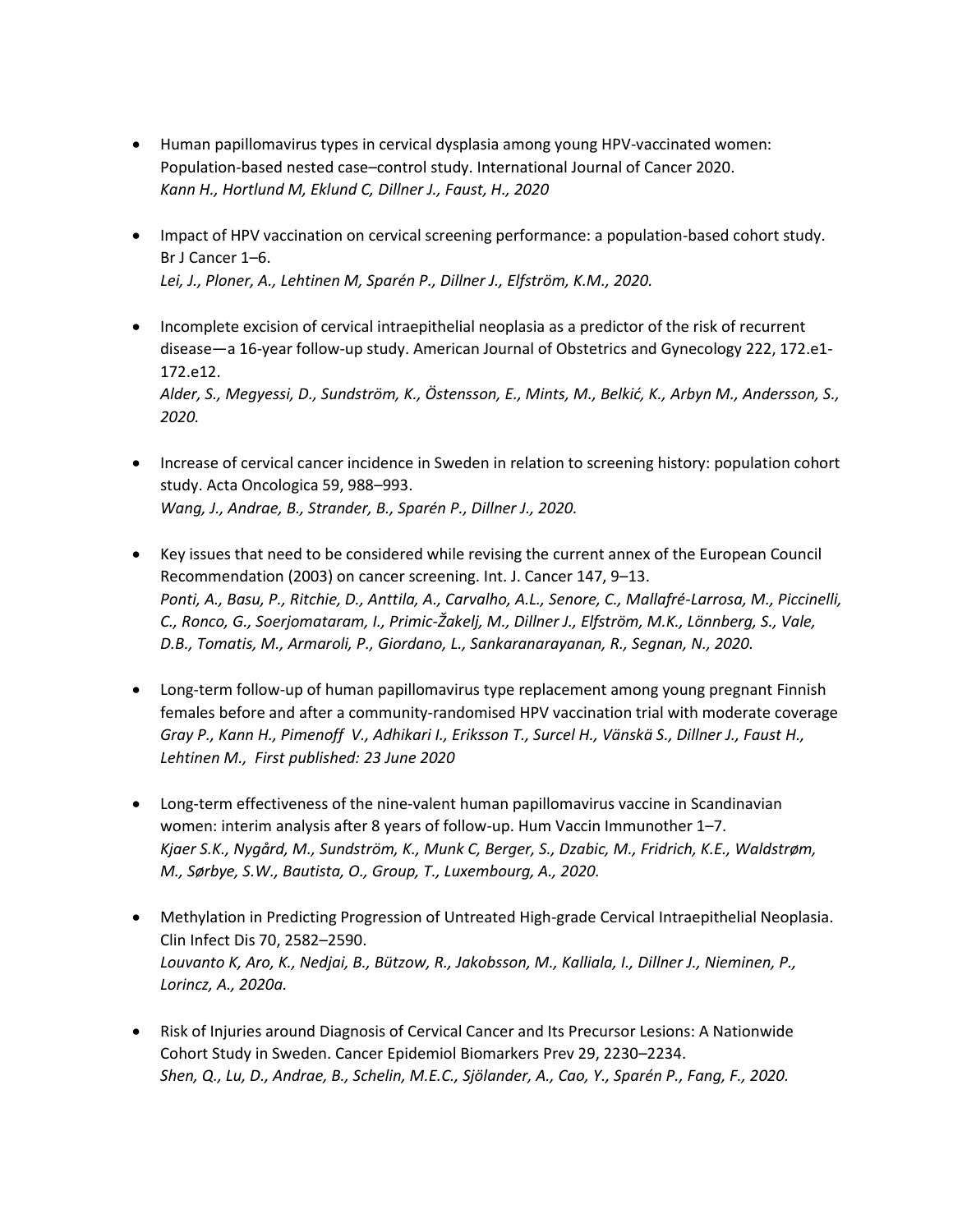[Risk of vaginal cancer among hysterectomised women with cervical intraepithelial neoplasia: a](https://doi.org/10.1111/1471-0528.16028)  [population-based national cohort study. BJOGional Journal](https://doi.org/10.1111/1471-0528.16028) of Obstetrics & Gynaecology 127, 448–[454.](https://doi.org/10.1111/1471-0528.16028)

*Alfonzo, E., Holmberg, E., Sparén P., Milsom, I., Strander, B., 2020.* 

- [Use of real-world data for HPV vaccine trial follow-up in the Nordic region. Contemporary Clinical](https://doi.org/10.1016/j.cct.2020.105996)  [Trials 92, 105996](https://doi.org/10.1016/j.cct.2020.105996) *Enerly, E., Berger, S., Kjær, S.K., Sundström, K., Campbell, S., Tryggvadóttir, L., Munk C, Hortlund M, Joshi, A., Saah, A.J., Nygård, M., 2020.*
- [Vaccination with Moderate Coverage Eradicates Oncogenic Human Papillomaviruses If a Gender-](https://doi.org/10.1093/infdis/jiaa099)[Neutral Strategy Is Applied,](https://doi.org/10.1093/infdis/jiaa099) The Journal of Infectious Diseases, 11 March 2020. *[Vänskä](https://pubmed.ncbi.nlm.nih.gov/?term=V%C3%A4nsk%C3%A4+S&cauthor_id=32161969) S., [Luostarinen](https://pubmed.ncbi.nlm.nih.gov/?term=Luostarinen+T&cauthor_id=32161969) T., [Baussano](https://pubmed.ncbi.nlm.nih.gov/?term=Baussano+I&cauthor_id=32161969) [I. ,](https://pubmed.ncbi.nlm.nih.gov/32161969/#affiliation-4) [Apter](https://pubmed.ncbi.nlm.nih.gov/?term=Apter+D&cauthor_id=32161969) [D. ,](https://pubmed.ncbi.nlm.nih.gov/32161969/#affiliation-5) [Tiina Eriksson](https://pubmed.ncbi.nlm.nih.gov/?term=Eriksson+T&cauthor_id=32161969) [6 ,](https://pubmed.ncbi.nlm.nih.gov/32161969/#affiliation-6) [Natunen](https://pubmed.ncbi.nlm.nih.gov/?term=Natunen+K&cauthor_id=32161969) [K.,](https://pubmed.ncbi.nlm.nih.gov/32161969/#affiliation-6) [Nieminen](https://pubmed.ncbi.nlm.nih.gov/?term=Nieminen+P&cauthor_id=32161969) [P.,](https://pubmed.ncbi.nlm.nih.gov/32161969/#affiliation-7) [Paavonen](https://pubmed.ncbi.nlm.nih.gov/?term=Paavonen+J&cauthor_id=32161969) [J.](https://pubmed.ncbi.nlm.nih.gov/32161969/#affiliation-7) , [Pimenoff](https://pubmed.ncbi.nlm.nih.gov/?term=Pimenoff+VN&cauthor_id=32161969) [V. ,](https://pubmed.ncbi.nlm.nih.gov/32161969/#affiliation-2) [Pukkala](https://pubmed.ncbi.nlm.nih.gov/?term=Pukkala+E&cauthor_id=32161969) [E. ,](https://pubmed.ncbi.nlm.nih.gov/32161969/#affiliation-6) [Söderlund-Strand](https://pubmed.ncbi.nlm.nih.gov/?term=S%C3%B6derlund-Strand+A&cauthor_id=32161969) [A. ,](https://pubmed.ncbi.nlm.nih.gov/32161969/#affiliation-9) [Dubin](https://pubmed.ncbi.nlm.nih.gov/?term=Dubin+G&cauthor_id=32161969) [G.,](https://pubmed.ncbi.nlm.nih.gov/32161969/#affiliation-10) [Garnett](https://pubmed.ncbi.nlm.nih.gov/?term=Garnett+G&cauthor_id=32161969) [G. ,](https://pubmed.ncbi.nlm.nih.gov/32161969/#affiliation-11) [Dillner](https://pubmed.ncbi.nlm.nih.gov/?term=Dillner+J&cauthor_id=32161969) [J.,](https://pubmed.ncbi.nlm.nih.gov/?term=Dillner+J&cauthor_id=32161969) [Lehtinen](https://pubmed.ncbi.nlm.nih.gov/?term=Lehtinen+M&cauthor_id=32161969) [M.](https://pubmed.ncbi.nlm.nih.gov/32161969/#affiliation-2)*

# *Publikationer år 2019:*

- [Abnormal cervical cytology is associated with preterm delivery: a population based study. Acta](https://doi.org/10.1111/aogs.13543)  [Obstet Gynecol Scand.](https://doi.org/10.1111/aogs.13543) *Jar-Allah, T., Kärrberg, C., Wiik, J., Sengpiel, V., Strander, B., Holmberg, E., Strandell, A., 2019*
- [Age-specific HPV type distribution in high-grade cervical disease in screened and unvaccinated](https://doi.org/10.1016/j.ygyno.2019.05.024)  [women. Gynecologic Oncology 154, 354](https://doi.org/10.1016/j.ygyno.2019.05.024)–359. *Aro, K., Nieminen, P., Louvanto K, Jakobsson, M., Virtanen, S., Lehtinen M, Dillner J., Kalliala, I., 2019.*
- [Baseline findings and safety of infrequent vs. frequent screening of human papillomavirus](https://doi.org/10.1002/ijc.32802)  [vaccinated women](https://doi.org/10.1002/ijc.32802)

*[Louvanto,](https://pubmed.ncbi.nlm.nih.gov/?term=Louvanto+K&cauthor_id=31749143) K., [Eriksson](https://pubmed.ncbi.nlm.nih.gov/?term=Eriksson+T&cauthor_id=31749143) , [T. ,](https://pubmed.ncbi.nlm.nih.gov/31749143/#affiliation-2) [Gray,](https://pubmed.ncbi.nlm.nih.gov/?term=Gray+P&cauthor_id=31749143) [P., Apter,](https://pubmed.ncbi.nlm.nih.gov/31749143/#affiliation-2) [D. ,](https://pubmed.ncbi.nlm.nih.gov/31749143/#affiliation-4) [Baussano,](https://pubmed.ncbi.nlm.nih.gov/?term=Baussano+I&cauthor_id=31749143) [I. ,](https://pubmed.ncbi.nlm.nih.gov/31749143/#affiliation-5) [Bly,](https://pubmed.ncbi.nlm.nih.gov/?term=Bly+A&cauthor_id=31749143) [A.,](https://pubmed.ncbi.nlm.nih.gov/31749143/#affiliation-2) [Harjula,](https://pubmed.ncbi.nlm.nih.gov/?term=Harjula+K&cauthor_id=31749143) [K. ,](https://pubmed.ncbi.nlm.nih.gov/31749143/#affiliation-2) [Heikkilä,](https://pubmed.ncbi.nlm.nih.gov/?term=Heikkil%C3%A4+K&cauthor_id=31749143) [K.,](https://pubmed.ncbi.nlm.nih.gov/31749143/#affiliation-1) [Hokkanen,](https://pubmed.ncbi.nlm.nih.gov/?term=Hokkanen+M&cauthor_id=31749143) [M., Huhtinen,](https://pubmed.ncbi.nlm.nih.gov/31749143/#affiliation-2) [L. ,](https://pubmed.ncbi.nlm.nih.gov/31749143/#affiliation-2) [Ikonen,](https://pubmed.ncbi.nlm.nih.gov/?term=Ikonen+M&cauthor_id=31749143) [M.,](https://pubmed.ncbi.nlm.nih.gov/31749143/#affiliation-2) [Karttunen,](https://pubmed.ncbi.nlm.nih.gov/31749143/#affiliation-2) [H. ,](https://pubmed.ncbi.nlm.nih.gov/31749143/#affiliation-2) [Nummela,](https://pubmed.ncbi.nlm.nih.gov/?term=Nummela+M&cauthor_id=31749143) [M. ,](https://pubmed.ncbi.nlm.nih.gov/31749143/#affiliation-2) [Söderlund-Strand,](https://pubmed.ncbi.nlm.nih.gov/?term=S%C3%B6derlund-Strand+A&cauthor_id=31749143) [A.](https://pubmed.ncbi.nlm.nih.gov/31749143/#affiliation-6)  , [Veivo](https://pubmed.ncbi.nlm.nih.gov/?term=Veivo+U&cauthor_id=31749143) [U. ,](https://pubmed.ncbi.nlm.nih.gov/31749143/#affiliation-2) [Dillner,](https://pubmed.ncbi.nlm.nih.gov/?term=Dillner+J&cauthor_id=31749143) [J. ,](https://pubmed.ncbi.nlm.nih.gov/31749143/#affiliation-3) [Elfstöm,](https://pubmed.ncbi.nlm.nih.gov/?term=Elfst%C3%B6m+M&cauthor_id=31749143) [M.,](https://pubmed.ncbi.nlm.nih.gov/31749143/#affiliation-3) [Nieminen,](https://pubmed.ncbi.nlm.nih.gov/?term=Nieminen+P&cauthor_id=31749143) [P.,](https://pubmed.ncbi.nlm.nih.gov/31749143/#affiliation-7) [Lehtinen,](https://pubmed.ncbi.nlm.nih.gov/?term=Lehtinen+M&cauthor_id=31749143) M., First published: 20 November 2019*

- [Cancer Prevention Europe. Mol Oncol.](https://doi.org/10.1002/1878-0261.12455) *Wild, C.P., Espina, C., Bauld, L., Bonanni, B., Brenner, H., Brown, K., Dillner J., Forman, D., Kampman, E., Nilbert, M., Steindorf, K., Storm, H., Vineis, P., Baumann, M., Schüz, J., 2019.*
- [Cervical screening and risk of adenosquamous and rare histological types of invasive cervical](https://doi.org/10.1136/bmj.l1207)  [carcinoma: population based nested case-control study. BMJ 365, l1207.](https://doi.org/10.1136/bmj.l1207) <https://doi.org/10.1136/bmj.l1207> *Lei, J., Andrae, B., Ploner, A., Lagheden, C., Eklund C, Kleppe, S.N., Wang, J., Fang, F., Dillner J., Elfström, K.M., Sparén P., 2019.*
- Cervical cancer case–[control audit: Results from routine evaluation of a nationwide cervical](https://doi.org/10.1002/ijc.32416)  [screening program. International Journal of Cancer 0.](https://doi.org/10.1002/ijc.32416)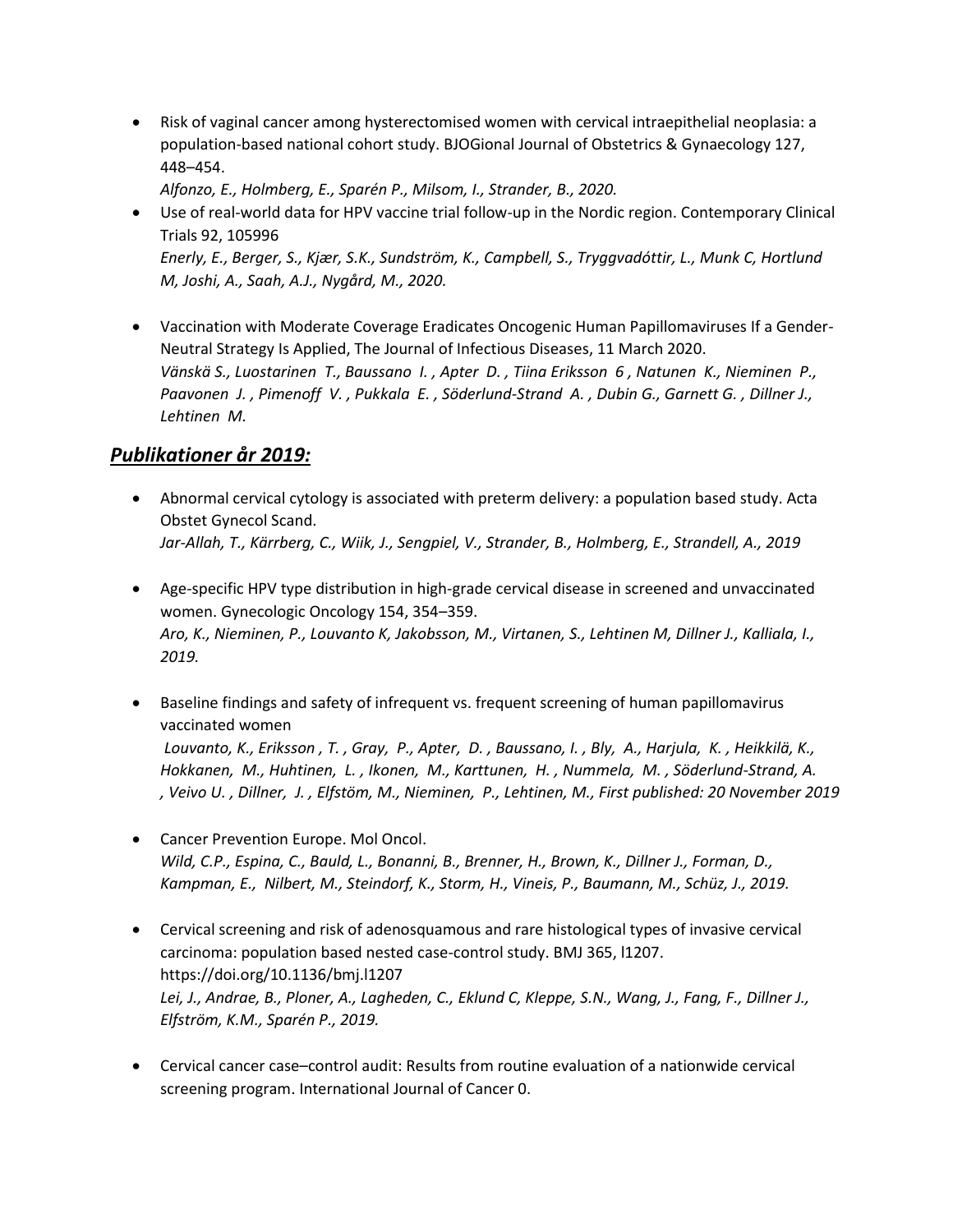*Wang, J., Elfström, K.M., Andrae, B., Kleppe, S.N., Ploner, A., Lei, J., Dillner J., Sundström, K., Sparén P.* 

- [Colposcopic and histopathologic evaluation of women with HPV persistence exiting an organized](https://doi.org/10.1016/j.ajog.2019.09.039)  [screening program. American Journal of Obstetrics and Gynecology.](https://doi.org/10.1016/j.ajog.2019.09.039)  *Sahlgren, H., Elfström, K.M., Lamin, H., Carlsten-Thor, A., Eklund C, Dillner J., Elfgren, K., 2019.*
- [Contraceptive use at first intercourse is associated with subsequent sexual behaviors.](https://doi.org/10.1016/j.contraception.2018.12.006)  [Contraception.](https://doi.org/10.1016/j.contraception.2018.12.006) *Guleria, S., Thomsen, L.T., Munk C, Nygård, M., Hansen, B.T., Elfström, K.M., Arnheim-Dahlström, L., Liaw, K.-L., Frederiksen, K., Kjær, S.K., 2019.*
- [Durability of the neutralizing antibody response to vaccine and non-vaccine HPV types 7 years](https://doi.org/10.1016/j.vaccine.2019.03.052)  [following immunization with either Cervarix® or Gardasil® vaccine. Vaccine 37, 2455](https://doi.org/10.1016/j.vaccine.2019.03.052)–2462. Godi, A., Panwar, K., Haque, M., Cocuzza, C.E., Andrews, N., Southern, J., Turner, P., Miller, E., Beddows, S., 2019.
- [Detection of HPV mRNA in Self-collected Vaginal Samples Among Women at 69-70 Years of Age.](https://doi.org/10.21873/anticanres.13123)  [Anticancer Res. 39, 381](https://doi.org/10.21873/anticanres.13123)–386. *Ernstson A., Asciutto, K.C., Sturesson, J., Norén, J., Forslund, O., Borgfeld C., 2019.*
- Eradication of human papilloma virus [and elimination of HPV-related diseases -](https://doi.org/10.1080/14760584.2019.1568876) scientific basis for [global public health policies. Expert Rev Vaccines 18, 153](https://doi.org/10.1080/14760584.2019.1568876)–160. *Lehtinen M, Baussano, I., Paavonen, J., Vänskä, S., Dillner J., 2019.*
- [Early detection and prevention. Mol Oncol 13, 591](https://febs.onlinelibrary.wiley.com/doi/full/10.1002/1878-0261.12459)–598. *Dillner J., 2019a.*
- [HPV-mRNA and HPV-DNA detection in samples taken up to seven years before severe dysplasia of](https://doi.org/10.1002/ijc.31819)  [cervix uteri. Int. J. Cancer 144, 1073](https://doi.org/10.1002/ijc.31819)–1081. *Forslund, O., Miriam Elfström, K., Lamin, H., Dillner J., 2019.*
- [Human papillomavirus genotype distribution and socio-behavioural characteristics in women with](https://doi.org/10.1186/s12885-018-5248-y)  [cervical pre-cancer and cancer at the start of a human papillomavirus vaccination programme:](https://doi.org/10.1186/s12885-018-5248-y)  [the CIN3+ plus study. BMC Cancer 19, 111](https://doi.org/10.1186/s12885-018-5248-y) (2019). Egli-Gany, D., Spaar Zographos, A., Diebold, J., Masserey Spicher, V., Frey Tirri, B., Heusser, R., Dillner J., Petignat, P., Sahli, R., Low, N., CIN3+plus study group, 2019.
- [Human papillomavirus types in cervical high-grade lesions or cancer among Nordic women-](https://doi.org/10.1002/cam4.1961)[Potential for prevention. Cancer Med, First published: 11 January 2019](https://doi.org/10.1002/cam4.1961) *[Cecilie Dovey de la Cour,](https://onlinelibrary.wiley.com/action/doSearch?ContribAuthorStored=Dovey+de+la+Cour%2C+Cecilie) [Sonia Guleria](https://onlinelibrary.wiley.com/action/doSearch?ContribAuthorStored=Guleria%2C+Sonia) , [Mari Nygård](https://onlinelibrary.wiley.com/action/doSearch?ContribAuthorStored=Nyg%C3%A5rd%2C+Mari) , [Laufey Trygvadóttir,](https://onlinelibrary.wiley.com/action/doSearch?ContribAuthorStored=Trygvad%C3%B3ttir%2C+Laufey) [Kristjan Sigurdsson,](https://onlinelibrary.wiley.com/action/doSearch?ContribAuthorStored=Sigurdsson%2C+Kristjan) [Kai‐Li Liaw](https://onlinelibrary.wiley.com/action/doSearch?ContribAuthorStored=Liaw%2C+Kai-Li), [Maria Hortlund,](https://onlinelibrary.wiley.com/action/doSearch?ContribAuthorStored=Hortlund%2C+Maria) [Camilla Lagheden,](https://onlinelibrary.wiley.com/action/doSearch?ContribAuthorStored=Lagheden%2C+Camilla) [Bo T. Hansen](https://onlinelibrary.wiley.com/action/doSearch?ContribAuthorStored=Hansen%2C+Bo+T) , [Christian Munk,](https://onlinelibrary.wiley.com/action/doSearch?ContribAuthorStored=Munk%2C+Christian) [Joakim Dillner](https://onlinelibrary.wiley.com/action/doSearch?ContribAuthorStored=Dillner%2C+Joakim) , [Susanne K. Kjaer](https://onlinelibrary.wiley.com/action/doSearch?ContribAuthorStored=Kjaer%2C+Susanne+K)*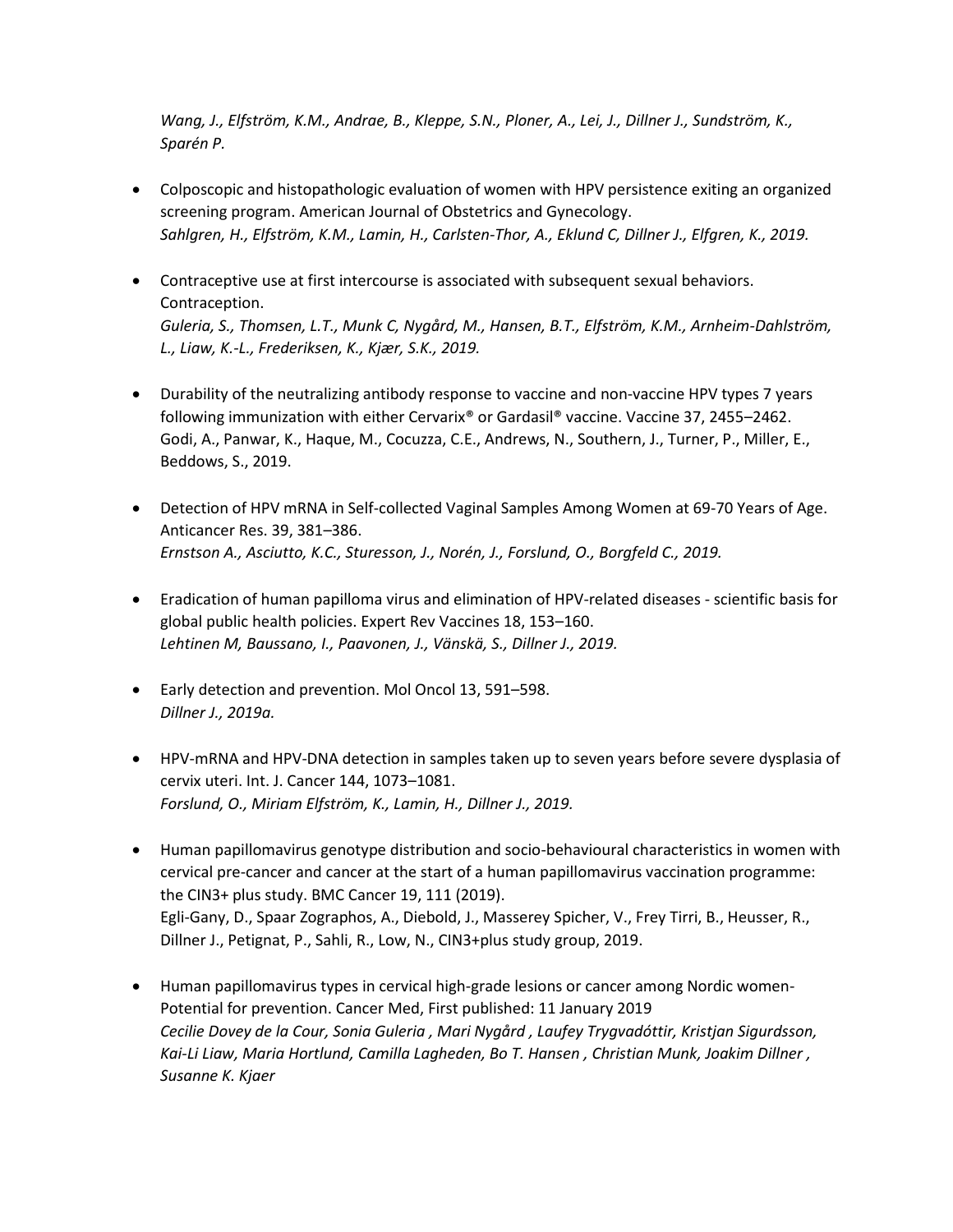- [Impact of the human papillomavirus status on the development of high-grade cervical](https://doi.org/10.1002/cncr.31788)  [intraepithelial neoplasia in women negative for intraepithelial lesions or malignancy at the](https://doi.org/10.1002/cncr.31788)  [baseline: A 9-year Swedish nested case-control follow-up study. Cancer 125, 239](https://doi.org/10.1002/cncr.31788)–248. *Fröberg, M., Östensson, E., Belkić, K., Oštrbenk, A., Poljak, M., Mints, M., Arbyn M., Andersson, S., 2019.*
- [Increased HPV detection by the use of a pre-heating step on vaginal self samples](https://doi.org/10.1016/j.jviromet.2019.04.015) analysed by [Aptima HPV assay. J. Virol. Methods 270, 18](https://doi.org/10.1016/j.jviromet.2019.04.015)–20. *Borgfeld C., Forslund, O., 2019.*
- [Increasing participation in cervical screening by targeting long-term non-attenders: Randomized](https://doi.org/10.1002/ijc.32374)  [health services study. Int. J. Cancer.](https://doi.org/10.1002/ijc.32374) *Elfström, K.M., Sundström, K., Andersson, S., Bzhalava, Z., Carlsten Thor, A., Gzoul, Z., Öhman, D., Lamin, H., Eklund C, Dillner J., Törnberg, S., 2019.*
- [Long-term Antibody Response to Human Papillomavirus Vaccines: Up to 12 Years of Follow-up in](https://doi.org/10.1093/infdis/jiy545)  [the Finnish Maternity Cohort. J. Infect. Dis. 219, 582](https://doi.org/10.1093/infdis/jiy545)–589. *Artemchuk, H., Eriksson, T., Poljak, M., Surcel, H.-M., Dillner J., Lehtinen M, Faust, H., 2019.*
- [Participation in a Swedish cervical cancer screening program among women with psychiatric](https://doi.org/10.1186/s12889-019-6626-3)  [diagnoses: a population-based cohort study. BMC Public Health 19, 313.](https://doi.org/10.1186/s12889-019-6626-3) *Eriksson, E.M., Lau, M., Jönsson, C., Zhang, C., Risö Bergerlind, L.-L., Jonasson, J.M., Strander, B., 2019.*
- [Occurrence of human papillomavirus \(HPV\) type replacement by sexual risk-taking behaviour](https://doi.org/10.1002/ijc.32189)  [group: Post-hoc analysis of a community randomized clinical trial up to nine years after](https://doi.org/10.1002/ijc.32189)  [vaccination \(IV\). Int. J. Cancer.](https://doi.org/10.1002/ijc.32189) *Gray P., Luostarinen, T., Vänskä, S., Eriksson, T., Lagheden, C., Man, I., Palmroth, J., Pimenoff, V.N., Söderlund-Strand, A., Dillner J., Lehtinen M, 2019*.
- Population-based primary HPV mRNA cervical screening compared with cytology screening. Preventive Medicine 124, 61–66 *Lindroth, Y., Borgfeld C., Thorn, G., Bodelsson, G., Forslund, O., 2019.*
- [Methylation in predicting progression of untreated high-grade cervical intraepithelial neoplasia.](https://doi.org/10.1093/cid/ciz677)  [Clin. Infect. Dis.](https://doi.org/10.1093/cid/ciz677)  *Louvanto K, Aro, K., Nedjai, B., Bützow, R., Jakobsson, M., Kalliala, I., Dillner J., Nieminen, P., Lorincz, A., 2019.*
- [Mode of HPV vaccination delivery and equity in vaccine uptake: A nationwide cohort study. Prev](https://doi.org/10.1016/j.ypmed.2018.12.014)  [Med 120, 26](https://doi.org/10.1016/j.ypmed.2018.12.014)– 33. *Wang, J., Ploner, A., Sparén P., Lepp, T., Roth, A., Arnheim-Dahlström, L., Sundström, K., 2019.*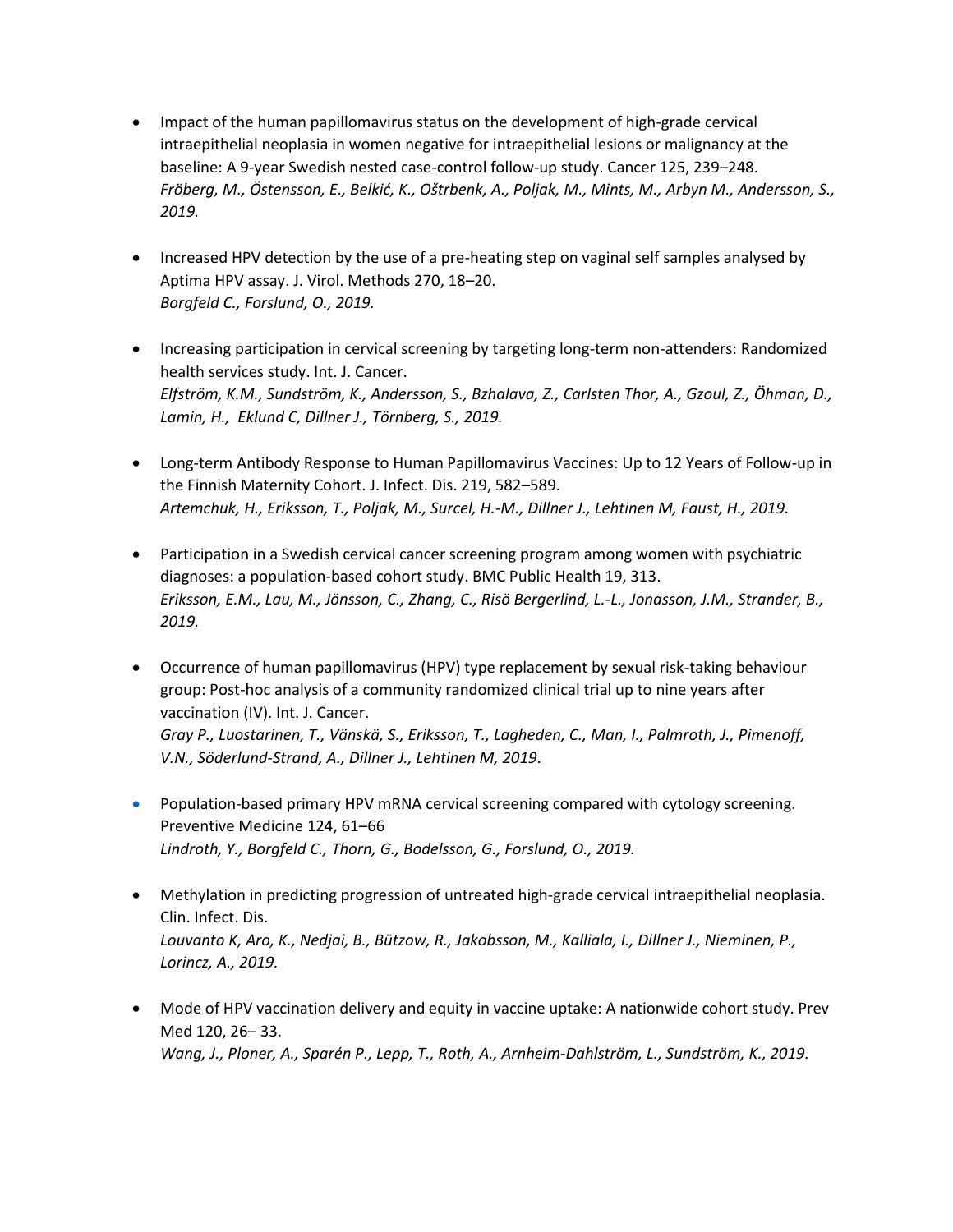- NordScreen [an interactive tool for presenting cervical cancer screening indicators in the Nordic](https://doi.org/10.1080/0284186X.2019.1615637)  [countries. Acta Oncologica 1](https://doi.org/10.1080/0284186X.2019.1615637)–6. *Partanen, V.-M., Anttila, A., Heinävaara, S., Pankakoski, M., Sarkeala, T., Bzhalava, Z., Elfström, K.M., Tropé, A., Skare, G.B., Thorsteinsdottir, S., Ágústsson, Á.I., Veerus, P., Koreinik, L., Dillner J., Lönnberg, S., 2019.*
- [Psychological distress is associated with cancer-specific mortality among patients with cervical](https://doi.org/10.1158/0008-5472.CAN-19-0116)  [cancer. Cancer Res.](https://doi.org/10.1158/0008-5472.CAN-19-0116) *Lu, D., Andrae, B., Valdimarsdóttir, U., Sundström, K., Fall, K., Sparén P., Fang, F., 2019.*
- [Response to the author: invitation to cancer screening: putting the car before the horse? Eur. J.](https://doi.org/10.1097/CEJ.0000000000000474)  [Cancer Prev. 28, 458](https://doi.org/10.1097/CEJ.0000000000000474)–459. *Vale, D.B., Anttila, A., Ponti, A., Senore, C., Sankaranaryanan, R., Ronco, G., Segnan, N., Tomatis, M., Žakelj, M.P., Elfström, K.M., Lönnberg, S., Dillner J., Basu, P., 2019*
- [Roadmap for a precision-medicine initiative in the Nordic region. Nat Genet 51, 924](https://doi.org/10.1038/s41588-019-0391-1)–930. *Njølstad, P.R., Andreassen, O.A., Brunak, S., Børglum, A.D., Dillner J., Esko, T., Franks, P.W., Freimer, N., Groop, L., Heimer, H., Hougaard, D.M., Hovig, E., Hveem, K., Jalanko, A., Kaprio, J., Knudsen, G.P., Melbye, M., Metspalu, A., Mortensen, P.B., Palmgren, J., Palotie, A., Reed, W., Stefánsson, H., Stitziel, N.O., Sullivan, P.F., Thorsteinsdóttir, U., Vaudel, M., Vuorio, E., Werge, T., Stoltenberg, C., Stefánsson, K., 2019.*
- [Sequencing detects human papillomavirus in some apparently HPV-negative invasive cervical](https://doi.org/10.1099/jgv.0.001374)  [cancers. J. Gen. Virol.](https://doi.org/10.1099/jgv.0.001374) *Arroyo Mühr, L.S., Lagheden, C., Eklund C, Lei, J., Nordqvist-Kleppe, S., Sparén P., Sundström, K., Dillner J., 2019.*
- [Seropositivity to Multiple Anogenital Human Papillomavirus \(HPV\) Types Is Associated With](https://doi.org/10.1093/infdis/jiy523)  [Current Anogenital HPV Infection, Abnormal Cytology, and Seropositivity for Nongenital HPVs. J.](https://doi.org/10.1093/infdis/jiy523)  [Infect. Dis. 219, 489](https://doi.org/10.1093/infdis/jiy523)–496. *Faust, H., Artemchuk, H., Oštrbenk, A., Triglav, T., Poljak, M., Dillner J., 2019.*
- [Some clear answers regarding transmission of genital human papillomavirus. Lancet Infect Dis.](https://doi.org/10.1016/S1473-3099(19)30048-9) *Dillner J., 2019b.*
- [The Age-Specific Cervical Cancer Incidence Differs Between Human Papillomavirus Types:](https://doi.org/10.1093/aje/kwaa121)  [Implications for Predicting the Impact of Elimination Programs. Am J Epidemiol.](https://doi.org/10.1093/aje/kwaa121) *Vänskä, S., Luostarinen, T., Lagheden, C., Eklund C, Kleppe, S.N., Andrae, B., Sparén P., Sundström, K., Lehtinen M, Dillner J., n.d.*
- [The essential role of prevention in reducing the cancer burden in Europe: a commentary from](https://doi.org/10.1177/0300891619851865)  [Cancer Prevention Europe. Tumori Journal 030089161985186.](https://doi.org/10.1177/0300891619851865) *Espina, C., Bauld, L., Bonanni, B., Brenner, H., Brown, K., Dillner J., Kampman, E., Nilbert, M., Vineis, P., Weijenberg, M.P., Cox, A., de Kok, T.M., Fecht, D., Mitrou, G., Muller, D.C., Serrano, D., Steindorf, K., Storm, H., Thorat, M.A., van Duijnhoven, F., Weiderpass, E., Schüz, J., 2019.*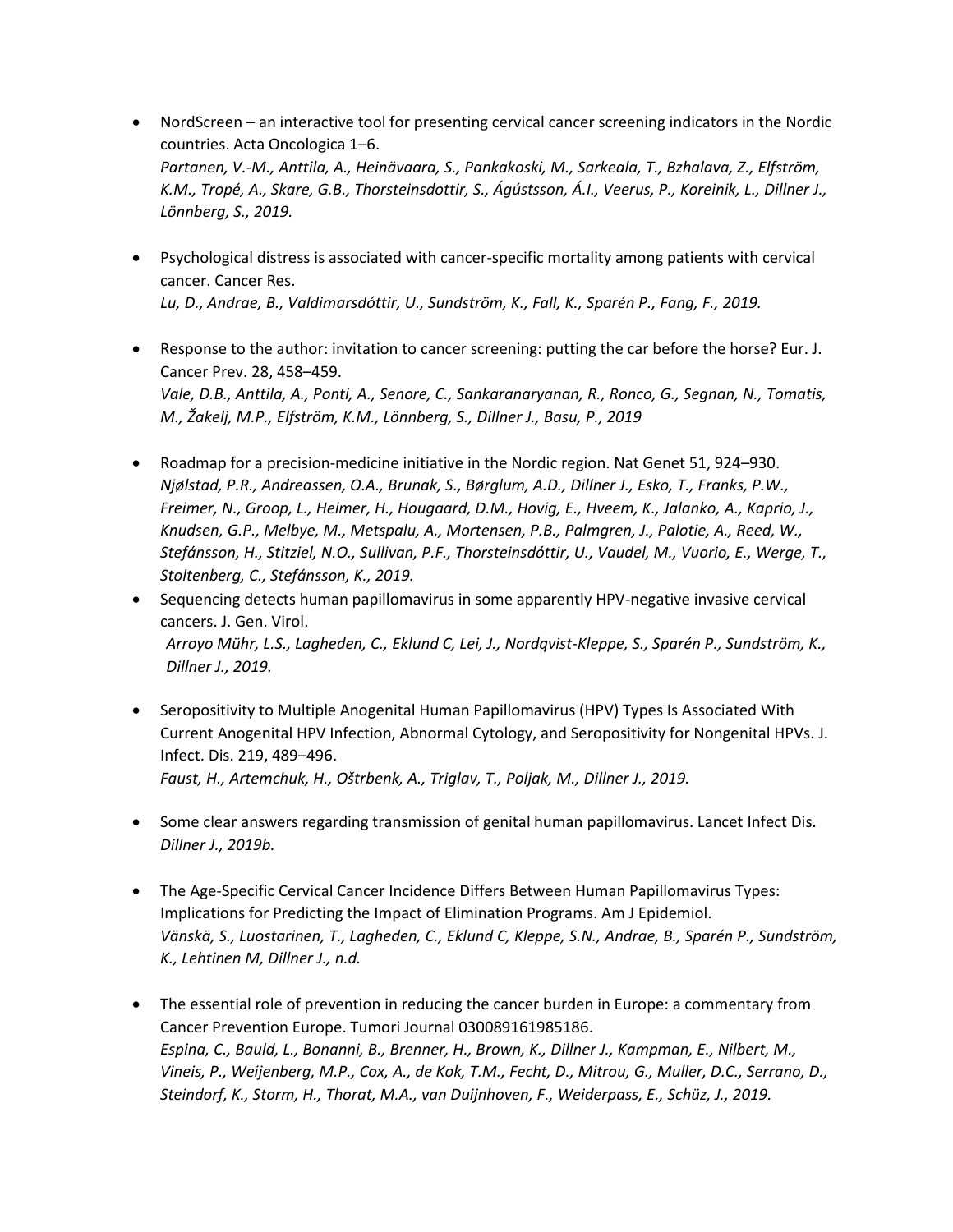[The HPV16 genome is stable in women who progress to in situ or invasive cervical cancer: a](https://doi.org/10.1158/0008-5472.CAN-18-3933)  [prospective population-based study. Cancer Res.](https://doi.org/10.1158/0008-5472.CAN-18-3933)

*Arroyo-Mühr, L.-S., Lagheden, C., Hultin, E., Eklund C, Adami, H.-O., Dillner J., Sundström, K., 2019.* 

#### *Publikationer år 2018:*

- [Cervical cancer screening in Sweden 2014-2016. PLoS ONE 13, e0209003.](https://doi.org/10.1371/journal.pone.0209003) *Hortlund M, Elfström, K.M., Sparén P., Almstedt, P., Strander, B., Dillner J., 2018.*
- [Colposcopy telemedicine: live versus static swede score and accuracy in detecting CIN2+, a cross](https://doi.org/10.1186/s12905-018-0569-1)[sectional pilot study. BMC Womens Health 18, 89.](https://doi.org/10.1186/s12905-018-0569-1) *Taghavi, K., Banerjee, D., Mandal, R., Kallner, H.K., Thorsell, M., Friis, T., Kocoska-Maras, L., Strander, B., Singer, A., Wikström, E., 2018.*
- [Continuing global improvement in human papillomavirus DNA genotyping services: The 2013 and](https://doi.org/10.1016/j.jcv.2018.01.016)  [2014 HPV LabNet international proficiency studies. J. Clin. Virol. 101, 74](https://doi.org/10.1016/j.jcv.2018.01.016)–85. *Eklund C, Forslund, O., Wallin, K.-L., Dillner J., 2018.*
- [Costeffectiveness of sex-neutral HPV-vaccination in Sweden, accounting for herd-immunity and](https://doi.org/10.1016/j.vaccine.2018.07.018)  [sexual behaviour. Vaccine.](https://doi.org/10.1016/j.vaccine.2018.07.018) *Wolff, E., Elfström, K.M., Haugen Cange, H., Larsson, S., Englund, H., Sparén P., Roth, A., 2018.*
- Decline of HPV infections in Scandinavian cervical screening populations after introduction of HPV vaccination programs. Vaccine 36, 3820–3829 *Dillner J., Nygård, M., Munk C, Hortlund M, Hansen, B.T., Lagheden, C., Liaw, K.-L., Kjaer S.K., 2018*
- [Estimating effectiveness of HPV vaccination against HPV infection from post-vaccination data in](https://doi.org/10.1016/j.vaccine.2018.04.073)  [the absence of baseline data. Vaccine 36, 3239](https://doi.org/10.1016/j.vaccine.2018.04.073)–3246. *Vänskä, S., Söderlund-Strand, A., Uhnoo, I., Lehtinen M, Dillner J., 2018.*
- [Evaluation of HPV type-replacement in unvaccinated and vaccinated adolescent femalesPost-hoc](https://doi.org/10.1002/ijc.31281)  [analysis of a community-randomized clinical trial \(II\). Int. J. Cancer 142, 2491](https://doi.org/10.1002/ijc.31281)–2500. *Gray P., Palmroth, J., Luostarinen, T., Apter, D., Dubin, G., Garnett, G., Eriksson, T., Natunen, K., Merikukka, M., Pimenoff, V., Söderlund-Strand, A., Vänskä, S., Paavonen, J., Pukkala, E., Dillner J., Lehtinen M, 2018.*
- Gender-neutral vaccination provides improved control of human papillomavirus types 18/31/33/35 through herd immunity: Results of a community randomised trial (III). Int. J. Cancer. *Lehtinen M, Luostarinen, T., Vänskä, S., Söderlund-Strand, A., Eriksson, T., Natunen, K., Apter, D., Baussano, I., Harjula, K., Hokkanen, M., Kuortti, M., Palmroth, J., Petäjä, T., Pukkala, E., Rekonen, S., Siitari-Mattila, M., Surcel, H.-M., Tuomivaara, L., Paavonen, J., Nieminen, P., Dillner J., Dubin, G., Garnett, G., 2018.*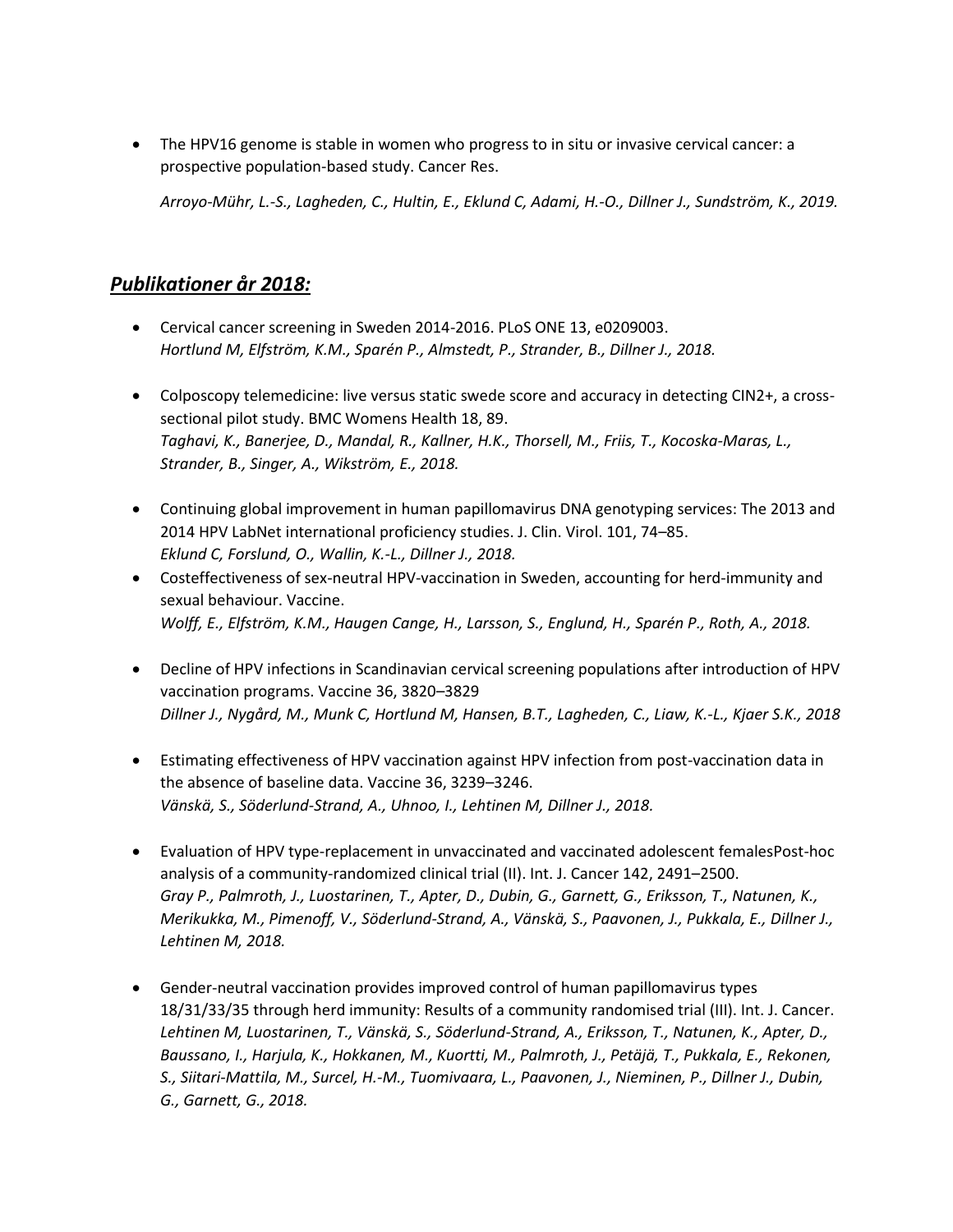- [High-grade cervical intraepithelial neoplasia in human papillomavirus self-sampling of screening](https://doi.org/10.1038/bjc.2017.371)  [non-attenders. Br. J. Cancer 118, 138](https://doi.org/10.1038/bjc.2017.371)–144. Lam, J.U.H., Elfström, K.M., Ejegod, D.M., Pedersen, H., Rygaard, C., Rebolj, M., Lynge, E., Juul, K.E., Kjær, S.K., Dillner J., Bonde, J., 2018.
- [High-risk human papillomavirus status and prognosis in invasive cervical cancer: A nationwide](https://doi.org/10.1371/journal.pmed.1002666)  [cohort study. PLOS Medicine 15, e1002666.](https://doi.org/10.1371/journal.pmed.1002666) L*ei, J., Ploner, A., Lagheden, C., Eklund C, Kleppe, S.N., Andrae, B., Elfström, K.M., Dillner J., Sparén P., Sundström, K., 2018.*
- Hpv-mrna and hpv-dna detection in samples taken up to seven years before severe dysplasia of cervix uteri. International Journal of Cancer, in press. *Forslund O, Lamin H, Elfström M and Dillner J.*
- [Human Papillomavirus Serology Among Women Living With HIV: Type-Specific Seroprevalence,](https://doi.org/10.1093/infdis/jiy252)  [Seroconversion, and Risk of Cervical](https://doi.org/10.1093/infdis/jiy252) *Reinfection. J. Infect. Dis. Kelly, H., Faust, H., Chikandiwa, A., Ngou, J., Weiss, H.A., Segondy, M., Dillner J., Delany-Moretlwe, S., Mayaud, P., 2018.*
- [Human papillomavirus vaccination of adult women and risk of autoimmune and neurological](https://doi.org/10.1111/joim.12694)  [diseases. J. Intern. Med. 283, 154](https://doi.org/10.1111/joim.12694)–165. *Hviid, A., Svanström, H., Scheller, N.M., Grönlund, O., Pasternak, B., Arnheim-Dahlström, L., 2018.*
- [ICTV Virus Taxonomy Profile: Papillomaviridae. J. Gen. Virol. 99, 989](https://doi.org/10.1099/jgv.0.001105)–990. *Van Doorslaer, K., Chen, Z., Bernard, H.-U., Chan, P.K.S., DeSalle, R., Dillner J., Forslund, O., Haga, T., McBride, A.A., Villa, L.L., Burk, R.D., Ictv Report Consortium, null, 2018.*
- [Invitation strategies and coverage in the population-based cancer screening programmes in the](https://doi.org/10.1097/CEJ.0000000000000426)  [European Union. Eur. J. Cancer Prev.](https://doi.org/10.1097/CEJ.0000000000000426) *Vale, D.B., Anttila, A., Ponti, A., Senore, C., Sankaranaryanan, R., Ronco, G., Segnan, N., Tomatis, M., Žakelj, M.P., Elfström, K.M., Lönnberg, S., Dillner J., Basu, P., 2018.*
- [Immunogenicity of HPV prophylactic vaccines: Serology assays and their use in HPV vaccine](https://doi.org/10.1016/j.vaccine.2017.11.089)  [evaluation and development. Vaccine.](https://doi.org/10.1016/j.vaccine.2017.11.089) *Pinto, L.A., Dillner J., Beddows, S., Unger, E.R., 2018.*
- [Impact of gender-neutral or girls-only vaccination against human papillomavirus-Results of a](https://doi.org/10.1002/ijc.31119)  [community-randomized clinical trial \(I\). Int. J. Cancer 142, 949](https://doi.org/10.1002/ijc.31119)–958. *Lehtinen M, Söderlund-Strand, A., Vänskä, S., Luostarinen, T., Eriksson, T., Natunen, K., Apter, D., Baussano, I., Harjula, K., Hokkanen, M., Kuortti, M., Palmroth, J., Petäjä, T., Pukkala, E., Rekonen, S., Siitari-Mattila, M., Surcel, H.-M., Tuomivaara, L., Paavonen, J., Dillner J., Dubin, G., Garnett, G., 2018.*
- Livmoderhalscancer ökar även hos kvinnor med normalt cellprov [Cervical cancer has increased in Sweden in women who had a normal cell sample]. Läkartidningen 115.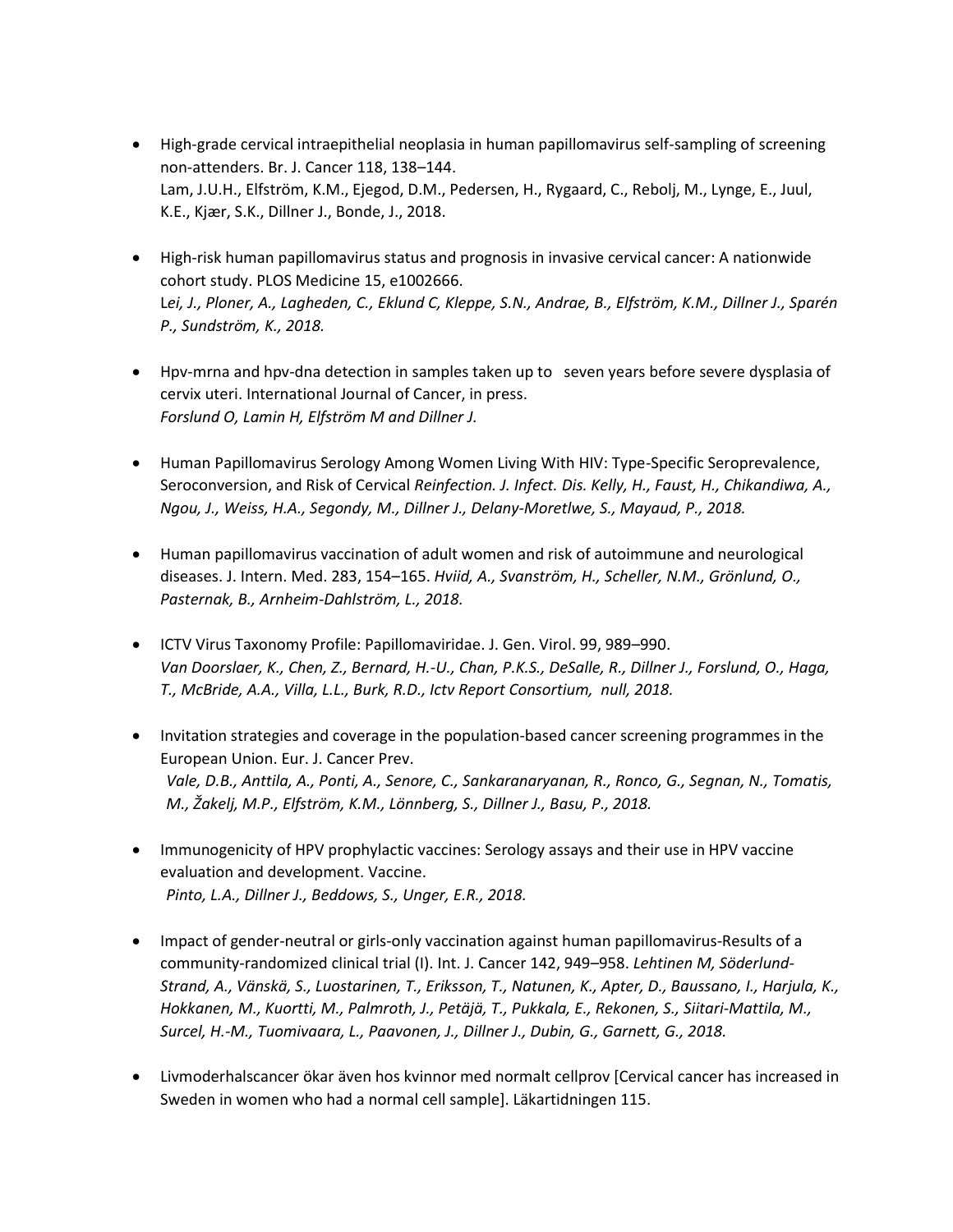*Dillner J., Sparén P., Andrae, B., Strander, B., 2018.* 

- [Nationwide comprehensive human papillomavirus \(HPV\) genotyping of invasive cervical cancer.](https://pubmed.ncbi.nlm.nih.gov/29559733/)  [British Journal of Cancer](https://pubmed.ncbi.nlm.nih.gov/29559733/) *Lagheden, C., Eklund C, Lamin, H., Kleppe, S.N., Lei, J., Elfström, K.M., Sundström, K., Andrae, B., Sparén P., Dillner J., 2018.*
- [Opportunistic HPV vaccination at age 16-23 and cervical screening attendance in Sweden: a](https://doi.org/10.1136/bmjopen-2018-024477)  [national register-based cohort study. BMJ Open 8, e024477.](https://doi.org/10.1136/bmjopen-2018-024477) *Kreusch, T., Wang, J., Sparén P., Sundström, K., 2018.*
- *Pedersen, K., Fogelberg, S., Thamsborg, L.H., Clements, M., Nygård, M., Kristiansen, I.S., Lynge, E., Sparén P., Kim, J.J., Burger, E.A., 2018.* [An overview of cervical cancer epidemiology and prevention in Scandinavia. Acta Obstet Gynecol](https://doi.org/10.1111/aogs.13313)  [Scand.](https://doi.org/10.1111/aogs.13313)
- [Prevalence of High-risk HPV in Postmenopausal Women with Benign Cervical Cytology -](https://doi.org/10.21873/anticanres.12718) A [Population-based Cohort Study. Anticancer Res. 38, 4221](https://doi.org/10.21873/anticanres.12718)–4228. *Asciutto, K.C., Forslund, O., Borgfeld C., 2018b.*
- [Self-sampling with HPV mRNA analyses from vagina and urine compared with cervical samples. J.](https://doi.org/10.1016/j.jcv.2018.02.002)  [Clin. Virol. 101, 69](https://doi.org/10.1016/j.jcv.2018.02.002)–73. *Asciutto, K.C., Ernstson A., Forslund, O., Borgfeld C., 2018a.*
- Seroprevalences for 11 Human Papillomavirus (HPV) Types Mark Cumulative HPV Exposure. J. [Infect. Dis.](https://doi.org/10.1093/infdis/jiy107) *Artemchuk, H., Triglav, T., Oštrbenk, A., Poljak, M., Dillner J., Faust, H., 2018.*
- [Socioeconomic and demographic determinants affecting participation in the Swedish cervical](https://doi.org/10.1371/journal.pone.0190171)  [screening program: A population-based case-control study. PLoS ONE 13, e0190171.](https://doi.org/10.1371/journal.pone.0190171) *Broberg, G., Wang, J., Östberg, A.-L., Adolfsson, A., Nemes, S., Sparén P., Strander, B., 2018.*
- [Status of implementation and organization of cancer screening in The European Union Member](https://doi.org/10.1002/ijc.31043)  [StatesSummary results from the second European screening report. Int. J. Cancer 142, 44](https://doi.org/10.1002/ijc.31043)–56. *Basu, P., Ponti, A., Anttila, A., Ronco, G., Senore, C., Vale, D.B., Segnan, N., Tomatis, M., Soerjomataram, I., Primic Žakelj, M., Dillner J., Elfström, K.M., Lönnberg, S., Sankaranarayanan, R., 2018.*
- [Substantially reduced incidence of genital warts in women and men six years after HPV vaccine](https://doi.org/10.1016/j.vaccine.2018.02.097)  [availability in Sweden. Vaccine 36, 1917](https://doi.org/10.1016/j.vaccine.2018.02.097)–1920. *Herweijer, E., Ploner, A., Sparén P., 2018.*
- [Suppressive antiretroviral therapy associates with effective treatment of high-grade cervical](https://pubmed.ncbi.nlm.nih.gov/29746299/)  [intraepithelial neoplasia. AIDS. 2018 May 8.](https://pubmed.ncbi.nlm.nih.gov/29746299/) *[Christina Carlander,](https://pubmed.ncbi.nlm.nih.gov/?term=Carlander+C&cauthor_id=29746299) [Philippe Wagner,](https://pubmed.ncbi.nlm.nih.gov/?term=Wagner+P&cauthor_id=29746299) [Astrid van](https://pubmed.ncbi.nlm.nih.gov/?term=van+Beirs+A&cauthor_id=29746299)  [Beirs,](https://pubmed.ncbi.nlm.nih.gov/?term=van+Beirs+A&cauthor_id=29746299) [Aylin Yilmaz,](https://pubmed.ncbi.nlm.nih.gov/?term=Yilmaz+A&cauthor_id=29746299) [Kristina Elfgren](https://pubmed.ncbi.nlm.nih.gov/?term=Elfgren+K&cauthor_id=29746299) , [Joakim Dillner,](https://pubmed.ncbi.nlm.nih.gov/?term=Dillner+J&cauthor_id=29746299) [Anders Sönnerborg,](https://pubmed.ncbi.nlm.nih.gov/?term=S%C3%B6nnerborg+A&cauthor_id=29746299) [Pär Sparén](https://pubmed.ncbi.nlm.nih.gov/?term=Spar%C3%A9n+P&cauthor_id=29746299)*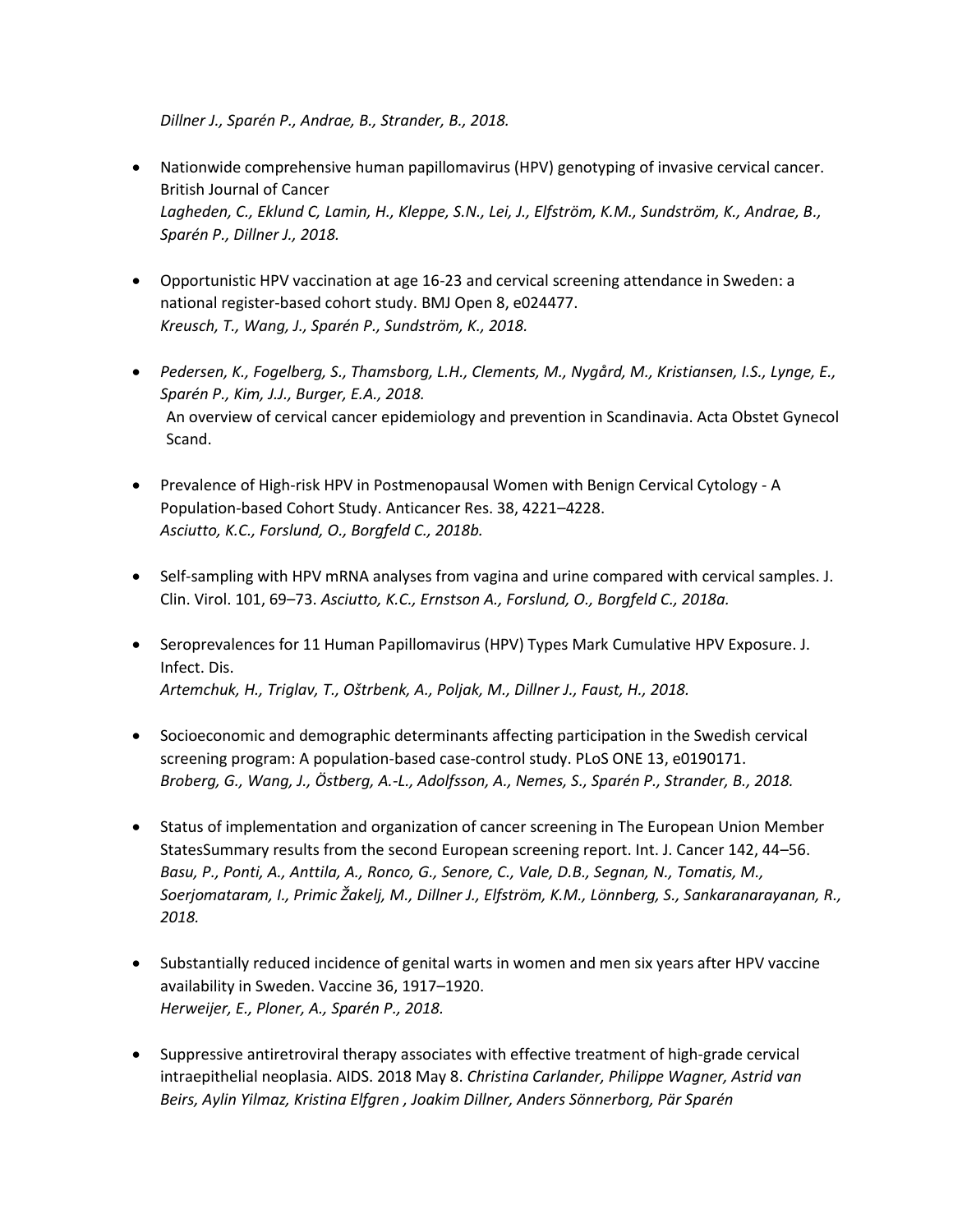- [The Valgent4 protocol: Robust analytical and clinical validation of 11 HPV assays with genotyping](https://doi.org/10.1016/j.jcv.2018.09.012)  [on cervical samples collected in SurePath medium. J. Clin. Virol. 108, 64](https://doi.org/10.1016/j.jcv.2018.09.012)–71. *Bonde, J., Ejegod, D.M., Cuschieri, K., Dillner J., Heideman, D.A.M., Quint, W., Pavon Ribas, M.A., Padalko, E., Christiansen, I.K., Xu, L., Arbyn M., 2018.*
- [Towards quality and order in human papillomavirus research. Virology 519, 74](https://doi.org/10.1016/j.virol.2018.04.003)–76. *Mühr L.S.A., Eklund C, Dillner J., 2018.*

## *Publikationer år 2017:*

- [A 12-Year Follow-up on the Long-Term Effectiveness of the Quadrivalent Human](https://doi.org/10.1038/s41416-018-0053-6) [Papillomavirus](https://doi.org/10.1093/cid/cix797)  [Vaccine in 4 Nordic Countries. Clin. Infect. Dis.](https://doi.org/10.1093/cid/cix797) *Kjaer S.K., Nygård, M., Dillner J., Brooke Marshall, J., Radley, D., Li, M., Munk C, Hansen, B.T., Sigurdardottir, L.G., Hortlund M, Tryggvadottir, L., Joshi, A., Das, R., Saah, A.J., 2017. A*
- [Different Challenges in Eliminating HPV16 Compared to Other Types: A Modeling Study. J. Infect.](https://doi.org/10.1093/infdis/jix299)  [Dis. 216, 336](https://doi.org/10.1093/infdis/jix299)–344. *Baussano, I., Lazzarato, F., Ronco, G., Lehtinen M, Dillner J., Franceschi, S., 2017.*
- [Effect of naturally acquired type-specific serum antibodies against human papillomavirus type 16](file://///meb.ki.se/main/common/projects/GynCell/Gyncell_Docs/Web/.%20https:/doi.org/10.1016/j.jcv.2017.03.002)  [infection. J. Clin. Virol. 90, 64](file://///meb.ki.se/main/common/projects/GynCell/Gyncell_Docs/Web/.%20https:/doi.org/10.1016/j.jcv.2017.03.002)–69 *Triglav, T., Artemchuk, H., Oštrbenk, A., Elfström, K.M., Faust, H., Poljak, M., Dillner J., 2017.*
- [Effectiveness of cervical screening after age 60 years according to screening history: Nationwide](https://doi.org/10.1371/journal.pmed.1002414)  [cohort study in Sweden. PLoS Med. 14, e1002414.](https://doi.org/10.1371/journal.pmed.1002414) *Wang, J., Andrae, B., Sundström, K., Ploner, A., Ström, P., Elfström, K.M., Dillner J., Sparén P., 2017.*
- [Human Papillomavirus \(HPV\) Prevalence in Male Adolescents 4 Years After HPV-16/18](https://doi.org/10.1093/infdis/jix415)  [Vaccination. J. Infect. Dis. 216, 966](https://doi.org/10.1093/infdis/jix415)–968. *Lehtinen, T., Söderlund-Strand, A., Petäjä, T., Eriksson, T., Jokiranta, S., Natunen, K., Dillner J., Lehtinen M, 2017.*
- [Randomised healthcare policy evaluation of organised primary human papillomavirus screening](https://pubmed.ncbi.nlm.nih.gov/28566363/)  [of women aged 56-60. BMJ Open 7, e014788.](https://pubmed.ncbi.nlm.nih.gov/28566363/) *Lamin, H., Eklund C, Elfström, K.M., Carlsten-Thor, A., Hortlund M, Elfgren, K., Törnberg, S., Dillner J., 2017.*
- [Registry follow-up for 17 million person-years of a nationwide maternity cohort. Cancer Med 6,](https://doi.org/10.1002/cam4.1222)  3060–[3064.](https://doi.org/10.1002/cam4.1222) *Lehtinen M, Surcel, H.-M., Natunen, K., Pukkala, E., Dillner J., 2017b. Cancer*